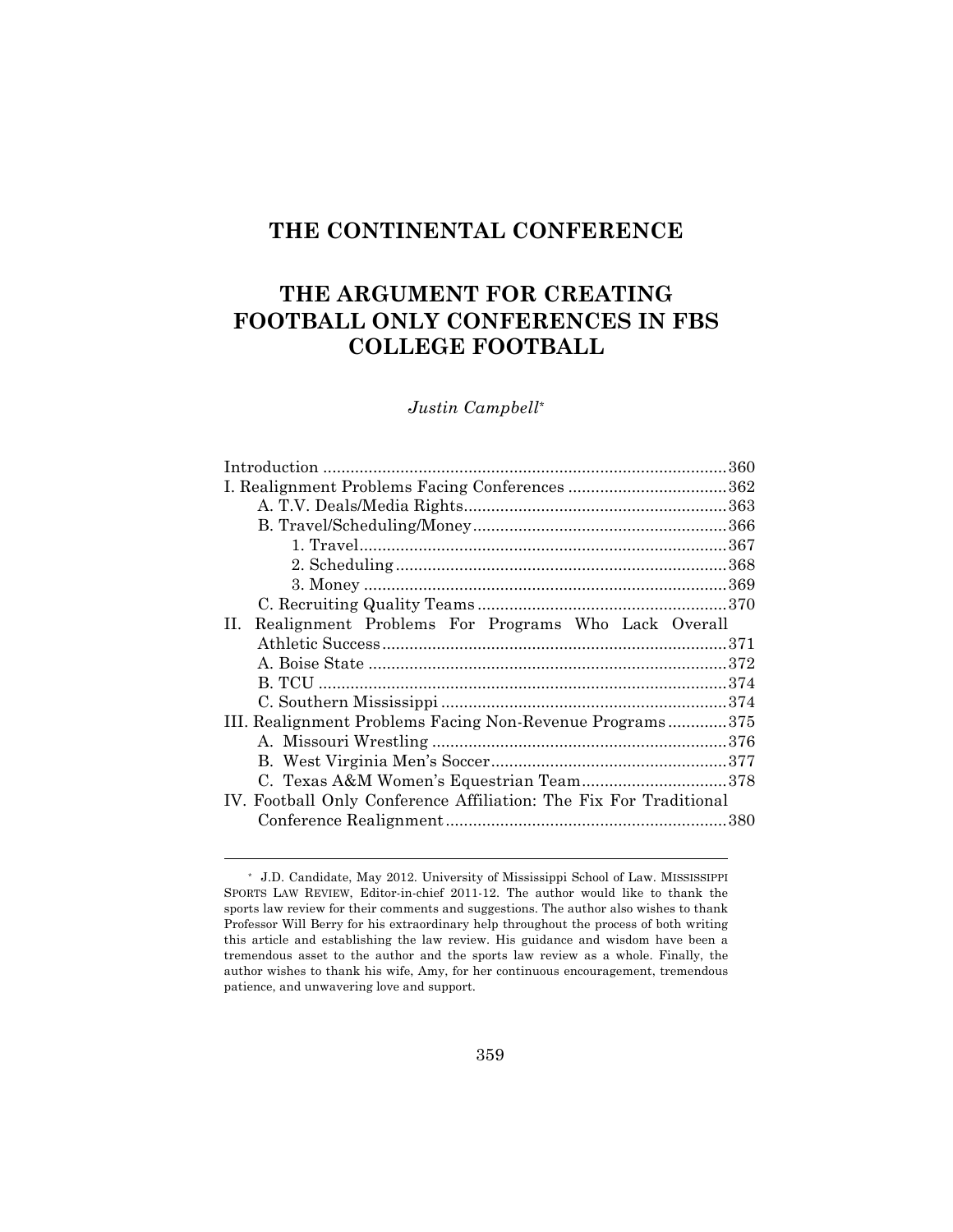| 360 | MISSISSIPPI SPORTS LAW REVIEW                    | [VOL. 2:1] |
|-----|--------------------------------------------------|------------|
|     |                                                  |            |
|     | 1. A Hypothetical Football Only Conference381    |            |
|     |                                                  |            |
|     | 3. Benefits for Schools/Athletic Departments 383 |            |
|     |                                                  |            |
|     |                                                  |            |
|     |                                                  |            |
|     |                                                  |            |

#### INTRODUCTION

The Boise State Broncos football team has been one of the most successful teams in FBS football over the past six years, compiling a record of 73-6, and losing more than one game in a year only once.1 Despite their success on the field, Boise State has played in only two BCS bowls over that time span, and has never played in the Bowl Championship Series (BCS) National Championship Game.2

With payouts in excess of \$22 million for automatic qualifiers (conference champions of BCS automatic bid conferences) and \$6 million for at-large teams, BCS bowls offer significant financial rewards to participating teams. Left out of the BCS in four of six years, Boise State has switched conferences twice in three years in an attempt to position itself to play in one of these bowls.3

<sup>&</sup>lt;sup>1</sup> Indeed, in December 2011, the Broncos became the first program in FBS history to win fifty games in four years. Cripe, Chadd, *Boise State football notebook: Chris Petersen a \$2 million coach.* IDAHO STATESMAN *available at* http://www.idahostatesman.com/2012/01/04/1938985/bsu-petersen-a-2-millioncoach.html. *See also*, http://michigan-football.com/ncaa/f/boisesta.htm

<sup>2</sup> During that time, several teams with one or more losses played in the national championship game (including Alabama (2011), Florida & Oklahoma (2008), LSU (2 losses, 2007), Ohio State (2007), Florida (2006), LSU & Oklahoma (2003), Nebraska (2001), Florida State (2000), & Florida State (1998)), and virtually all of the other one loss teams played in one of the BCS bowls*. see*, BCS History, http://www.bcsfootball.org/news/story?id=4809942

<sup>3</sup> Sean Keeley, *Boise State Requests Permission to Change Conference Affiliation, Big East Move Next*, SBNATION.COM, Nov. 3, 2001. http://www.sbnation.com/ncaafootball/2011/11/3/2536220/boise-state-big-east-conference-permission-changeaffiliation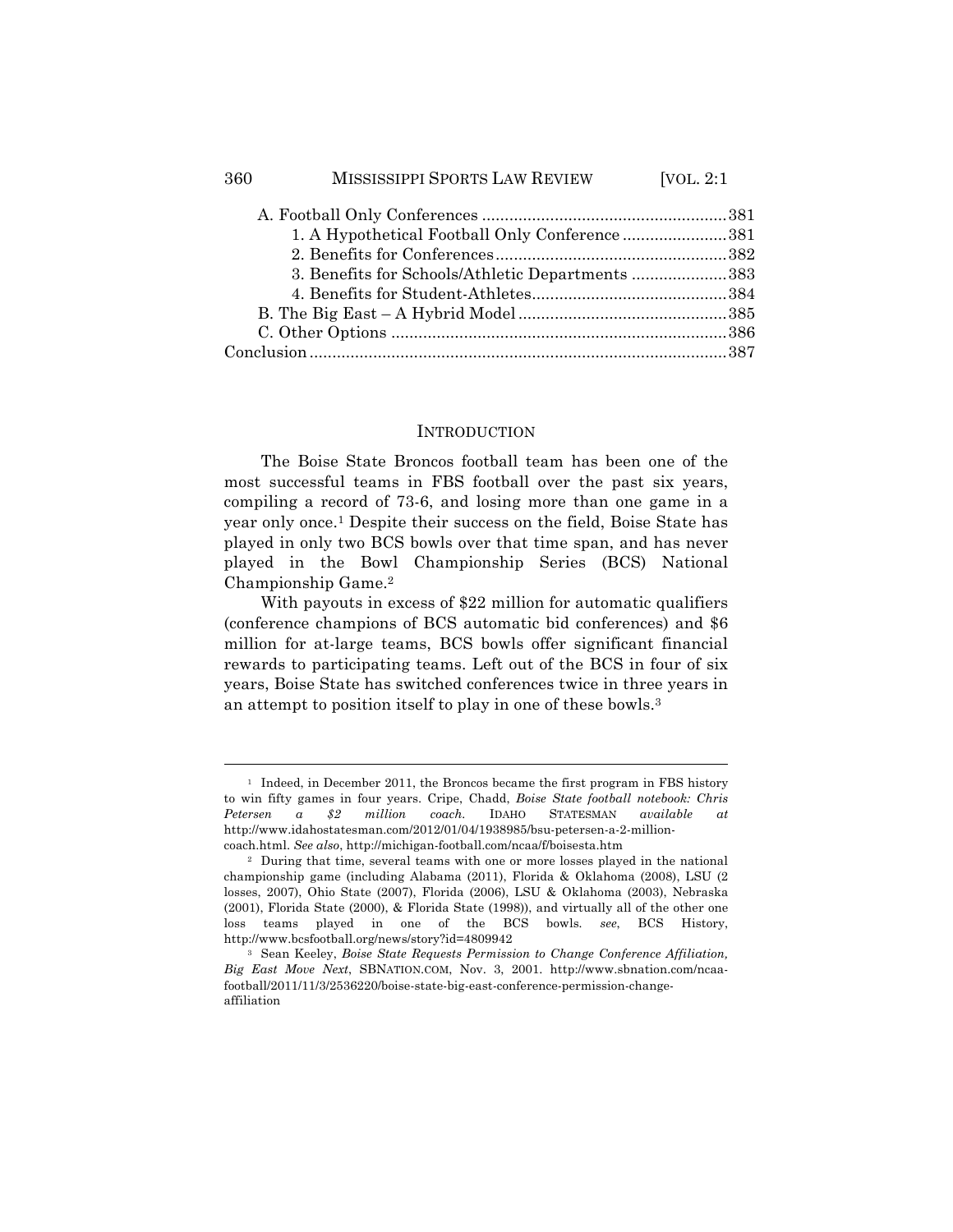$\overline{a}$ 

And they are certainly not the only school to make such maneuvers. The college football landscape is, in the view of many, in a state of disarray because of the enormous amount of realignment that has taken place in the last three years.<sup>4</sup> Despite the perceived financial advantages for individual schools, the overall consequences of realignment are unfavorable to the majority of FBS schools, conferences and student-athletes.5 These disadvantages include lost revenue (from Bowl appearances to television contracts and deals), extended travel demands and costs, the loss of some sports entirely, and the loss of traditional rivalries.

Many different forces are shaping the current college football landscape, including media corporations like ESPN, CBS, and Fox Sports, and corporate bowl sponsors like Tostitos, Allstate, and Discover, who all want the most desirable matchups in order to sell their product, whether it be advertising credit cards or chips and salsa.6

Conferences want to attract as much media and sponsorship money as possible to distribute to their schools. The way to do that is to have the most sought after teams in the nation in a prospective conference. The brand recognition of the school is very important to conferences. The more brand recognition that a conference can bring to negotiations, the higher the payout is for that conference. Another major bargaining tool for a conference is the amount of television sets their "footprint" reaches. The current round of conference realignment has placed a strong emphasis on

<sup>4</sup> Oliver, TeaMoe, *Conference Realignment: How Conferences Are Killing College Sports*, BLEACHER REPORT, Nov. 3, 2011, http://bleacherreport.com/articles/923880 conference-realignment-how-conferences-are-killing-college-sports

<sup>5</sup> The Football Bowl Subdivision (FBS) of Division I college football encompasses the teams and conferences that end their season by participating in a bowl game. In contrast the Football Championship Subdivision of Division I college football encompasses the teams and conferences that end their season in a playoff to determine their national champion. These distinctions replaced the Division I and Division IA classifications that were previously used by the NCAA.

<sup>6</sup> The BCS and its corporate sponsors are in the business of selling their product, which is what all business strive to do, however, of the 120 FBS or BCS eligible schools only 47 have played in at least one BCS game, and only 27 playing in more than one during the fourteen year period. Not only is the prestige of playing in one of these games afforded to very few, so is the enormous payout a school receives for participating.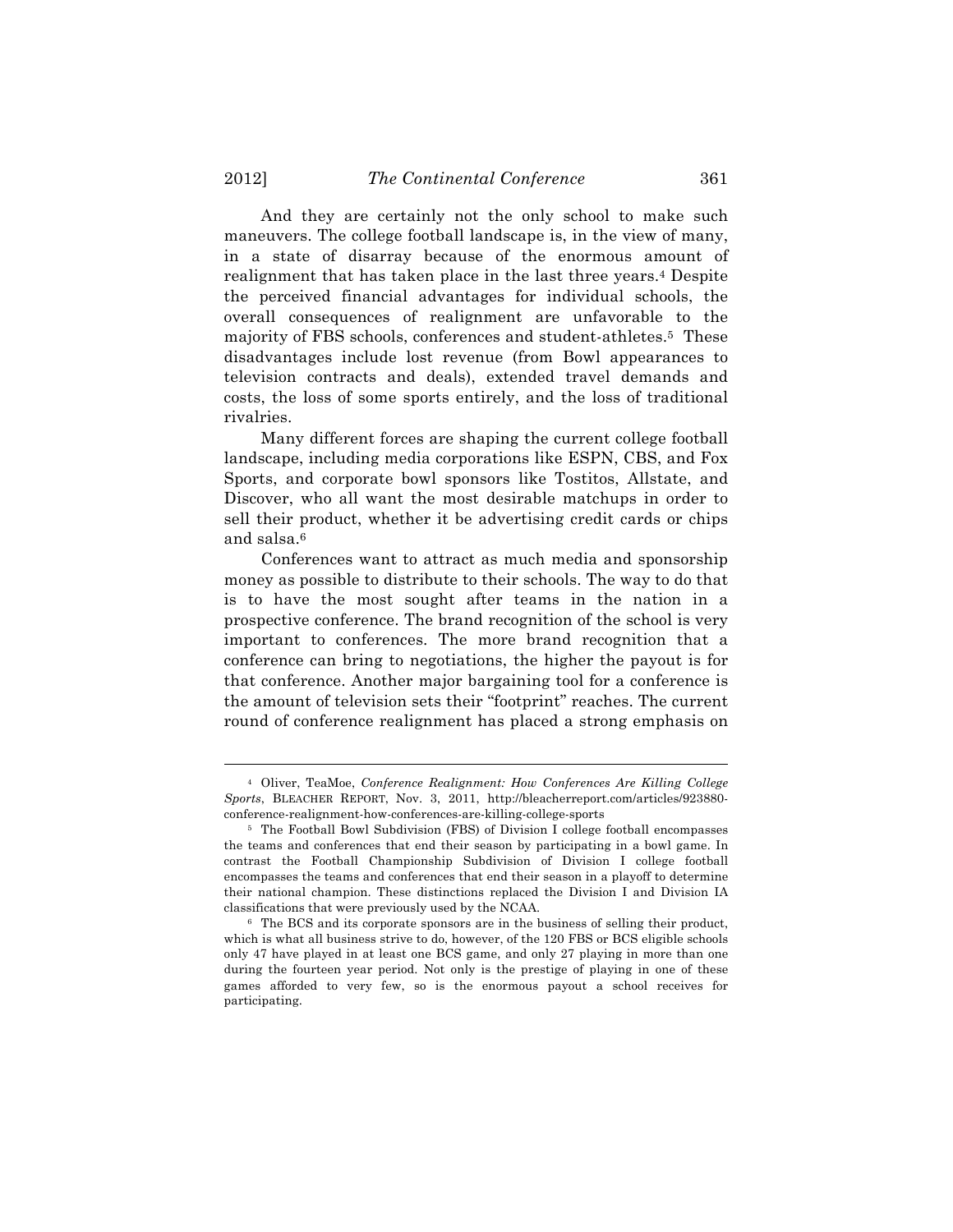the number of television sets, which plays a major role in who gets an invite to an expanding conference and who does not.7

Because of the problems identified above, schools and conferences should consider alternatives to the traditional conference realignment scheme. Indeed, some conferences should consider taking schools for their football teams only. Particularly for schools in a less stable or dominant conferences, considering a football-only conference model might allow schools to compete in football without sacrificing non-revenue sports.

This paper argues, then, for the adoption of football-only conferences as a remedy to the problems created by the recent realignments. Specifically, this article suggests that conferences like the Big East, the MWC, and Conference USA consider this approach, as it can benefit the conferences, the institutions, and the student-athletes at those schools.

Part I of this article discusses the problems created by "traditional" realignment. Part II illustrates the problems that traditional realignment causes for the majority of Division I athletic departments. Part III addresses the problems that traditional realignment causes for student athletes of non-revenue sports. Finally, Part IV advocates for an alternative avenue to conference realignment.

### I. REALIGNMENT PROBLEMS FACING CONFERENCES

While realignment and expansion does serve great benefits to some conferences, it also inflicts significant damage to those conferences that are not one of the top in the nation (i.e., SEC, Big Ten, Pac-12, and ACC).8 Some of these hardships include diminished ability to negotiate adequate television and media deals (a major source of revenue), increased tension on traveling

<sup>7</sup> *See*, John Pennington, *Expansion By The Numbers 2: Television Markets*, MRSEC.COM, (Sept. 30, 2011). http://www.mrsec.com/2011/09/expansion-by-thenumbers-2-television-markets/. Pennington lists 35 FBS programs, including the total number of top 40 television households within 200 miles of the campus, to show the importance this aspect has on a conferences decision to select a new program to invite.

<sup>8</sup> When discussing major conferences, the author has chosen to use these examples because they are the major conferences that have not had teams defect them in the most recent round of realignment. The Big 12 and Big East could also be viewed as major conferences but they have lost members recently to other conferences.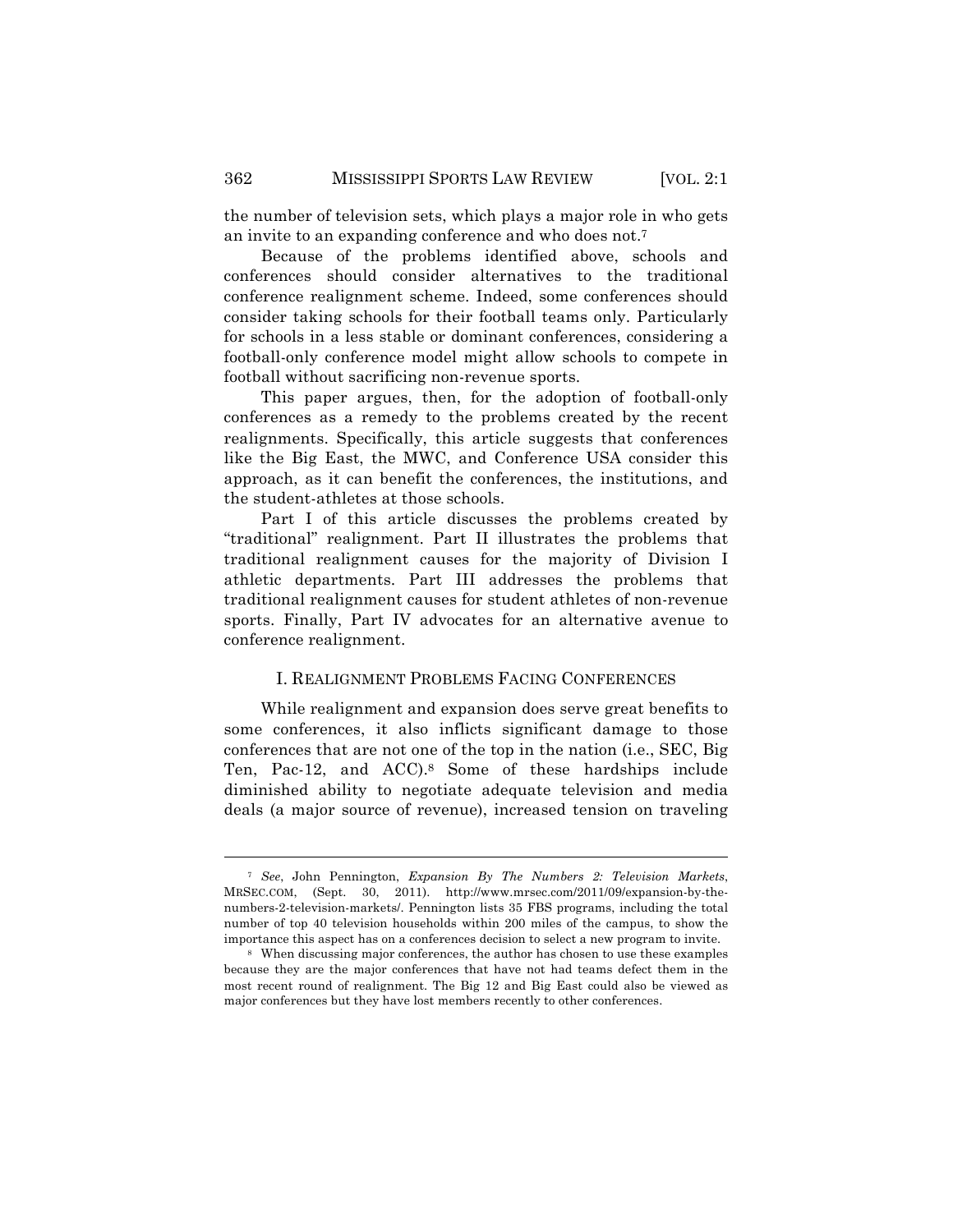and scheduling, and the inability to find adequate replacements when their conference is raided by a power conference.

These problems indicate the need to take a different approach to conference realignment, especially for those conferences outside of the power conferences.9 As explained below, these conferences will find that through other creative means, they can maximize the resources that they have and better compete with the larger, more prestigious athletic conferences.

#### *A. T.V. Deals/Media Rights*

The television and media arms race that is currently overtaking the college landscape started approximately thirty years ago with the Supreme Court's decision in *NCAA v. Board of Regents*. Before that decision, the NCAA controlled the televising of college football games. The NCAA was concerned that televising college football games would have an adverse effect on actual attendance.10 The NCAA felt that unless the situation was brought under control college athletics would be seriously threatened; therefore, they made themselves the only agent for negotiation for college football. Under their system, networks televised only six to eight college games per weekend. The 1981 plan raised that number to fourteen games nationally per season.11 Football teams were only allowed to appear on television twice a season. This plan continued from 1951 up until the Supreme Court's decision in 1984.

Beginning in 1979, the College Football Association "CFA", a group made up of five major conferences and the nation's elite independents, began advocating for a greater voice in the formulation of the NCAA television plan.12 In 1981, the CFA took this one step further by negotiation and receiving a contract offer from National Broadcasting Company "NBC".13 The NCAA threatened to place sanctions on all athletic departments that complied with the NBC/CFA contract.14 On September 8, 1981, the

<sup>9</sup> *See supra*, note 7.

<sup>10</sup> NCAA v. Board of Regents, 468 U.S. 85 (1984).

<sup>11</sup> *Id*. at 92.

<sup>12</sup> *Id*. at 94.

<sup>13</sup> *Id*. at 95.

<sup>14</sup> *Id*. at 95.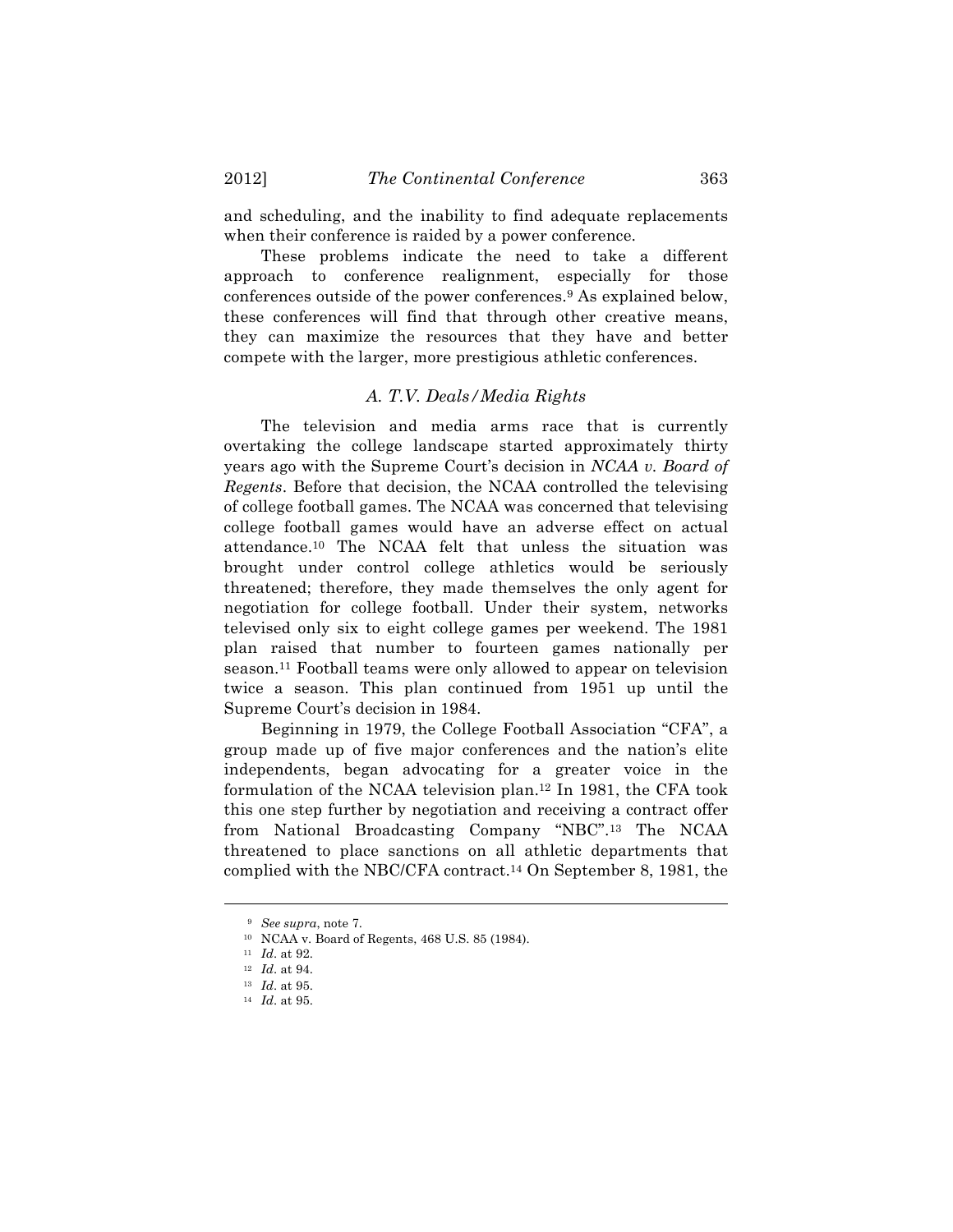CFA received a preliminary injunction in federal district court against the NCAA from initiated disciplinary proceedings. The litigation worked its way through the federal court system, until finally reaching the U.S. Supreme Court.

In *Board of Regents*, the Supreme Court affirmed the District Court's holding that, "the controls exercised by the NCAA over the televising of college football games violated the Sherman Act."15 The Supreme Court also stated, "that by curtailing output and blunting the ability of member institutions to respond to consumer preference, the NCAA has restricted rather than enhanced the place of intercollegiate athletics in the Nation's life."16 The decision allowed conferences to negotiate their own television contracts,17 which significantly increased the number of football games televised per weekend. In addition, the cost of the television rights exploded from the \$131,750,000 CBS and ABC paid for a four-year deal with the entire NCAA in 1981 to the 3 billion dollar deal the Pac-12 conference signed with Fox and ESPN.18

Indeed, the pre-*Board of Regents* limitations on television of college football are foreign to the current reality in 2012. On a fall afternoon in 1981, the University of Oklahoma played a football game against the University of Southern California, both historically strong programs and ranked in the top five during the telecast. ABC chose to televise this game regionally along with televising Appalachian State and The Citadel regionally.19 All four schools received the exact same amount of money for the rights to televise their games.20

While the Court's decision in *Board of Regents* rightfully allowed schools and conferences to negotiate their own media contracts, it has created several unfortunate problems for conferences that lack the national notoriety of the power

<sup>15</sup> *Id.* at 95.

<sup>16</sup> *Id*. at 120.

<sup>17</sup> *Id*.

<sup>18</sup> Scott M. Reid, *Pac-12 lands richest NCAA TV deal*, THE ORANGE COUNTY REGISTER, May 4, 2011, http://www.ocregister.com/sports/pac-299130-deal-big.html.

<sup>19</sup> *Id.* at 108. In terms of football tradition and notoriety Appalachian State and The Citadel are light-years away from the University of Oklahoma and the University of Southern California.

<sup>20</sup> *NCAA*, 468 U.S. 85 at 108.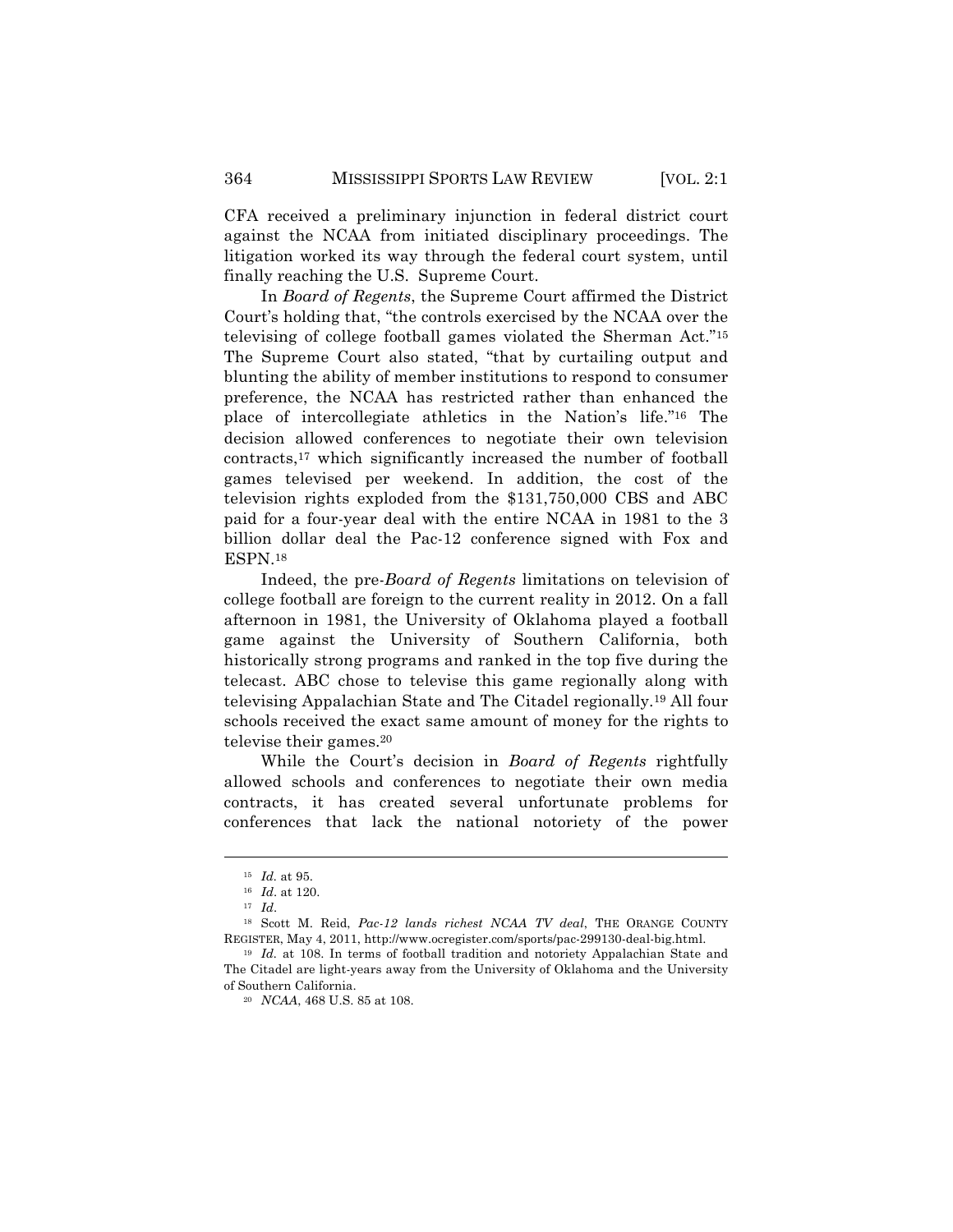conferences. This makes it difficult for weaker conferences to negotiate lucrative television contracts when the major media companies would rather spend their money on conferences with more appealing schools and matchups. To make matters worse, these media deals make up a large portion of conferences' revenue. With diminished access to revenue, smaller conferences operate at a severe financial disadvantage.

Another issue for some conferences is that, while they may have a couple of nationally recognized teams, the rest of their conference has schools of smaller athletic stature. A media group might actively pursue the handful of games that those two power teams play, but they will not be as interested, if at all, in the games between the other schools. Because television networks typically structure arrangements with the conference as a whole, those smaller schools and less prominent games can reduce the value of the television contract for the entire conference.

An alternative approach would be for a conference to start its own network, similar to the Big Ten Network that started four years ago.21 Conferences have realized that these networks can be profitable and provide many more options to highlight sports beyond football and basketball.22 Many of the larger conferences have begun this process. The University of Texas has even taken on the task of making its own network. The Longhorn Network, partnered with ESPN, is worth about \$15 million dollars annually to the University of Texas.23

Not all conferences, however, can take advantage of this potential opportunity. In order for a conference network to be feasible, a significant amount of households must watch the games. Many conferences cannot generate the necessary numbers or establish a large enough viewer footprint24 to persuade advertisers to use their network.

<sup>21</sup> Big Ten Network, WIKIPEDIA.COM, http://en.wikipedia.org/wiki/Big\_10\_network.

<sup>22</sup> The Big Ten Network on any given night could show a women's volleyball matchup between Nebraska and Penn. St. or a hockey game between Minnesota and Michigan State.

<sup>23</sup> Pete Thamel, *In Conference Realignment, Colleges Run to (Pay)daylight*, THE NEW YORK TIMES, Sept. 19, 2011, http://www.nytimes.com/2011/09/20/sports/ncaafootball/in-conference-realignmentcolleges-run-to-paydaylight.html?pagewanted=all.

<sup>24</sup> Pennington, *supra*, note 7.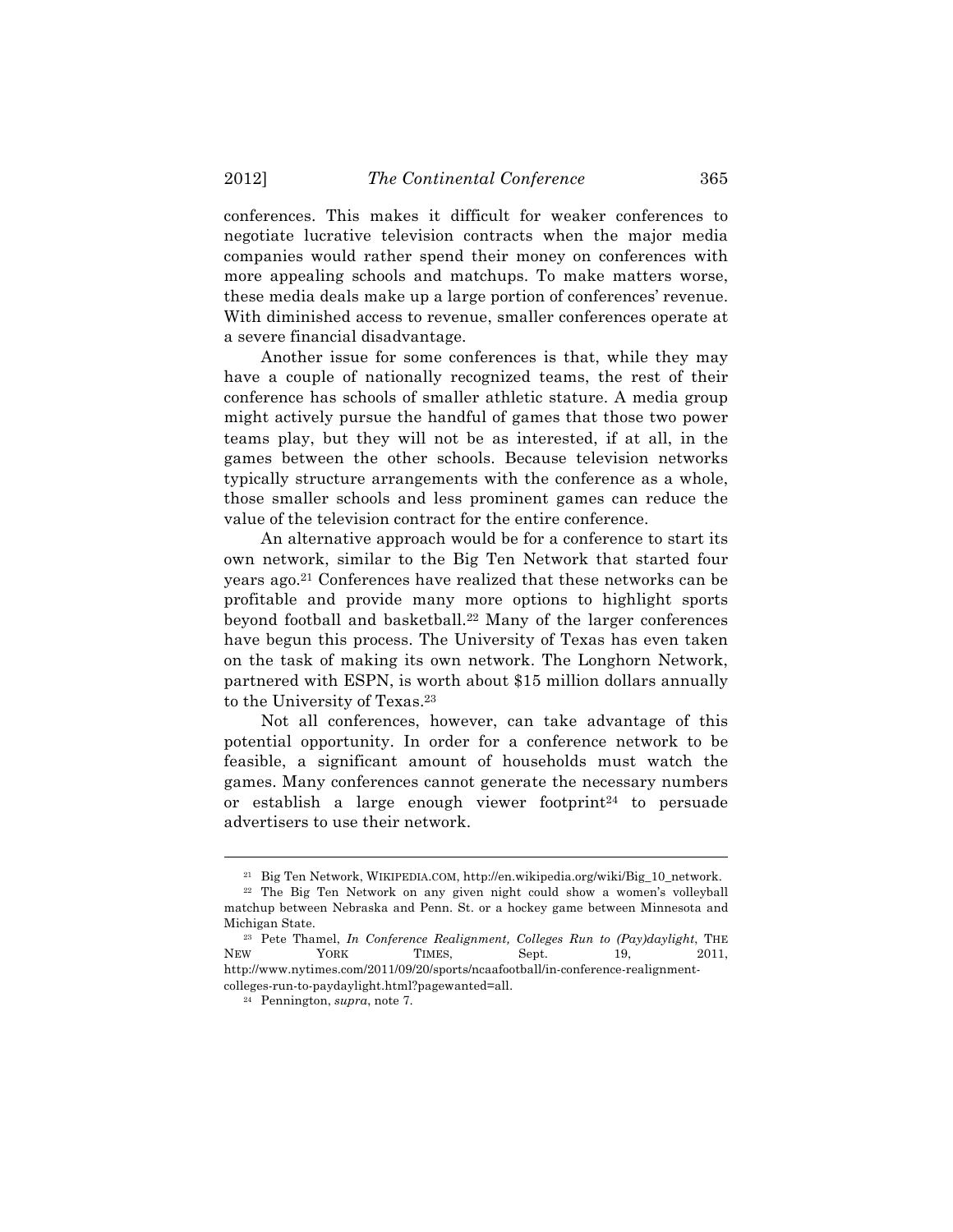Many conferences thus cannot capture this additional revenue. Without additional revenue, schools are less likely to upgrade their facilities and will have increased difficulty competing in the ongoing college athletics arms race. Over time, failure to get a significant piece of the television revenue could threaten the existence of football at some Division I schools.

Some analysts have suggested that media corporations continue to have significant influence in the conference realignment decision-making of different institutions.25 Some have made claims that ESPN, along with other media outlets, have helped persuade conferences to go with one team over another because it benefits their current conference deals.26 Boston College's Athletic' Director, Gene DiFilippo, told the Boston Globe, "TV—ESPN—is the one that told us what to do."27 DiFilippo retracted that statement the following day and stated, "I spoke inappropriately and erroneously regarding ESPN's role in conference expansion."28 Even with the retraction, this is a startling revelation for smaller conferences. They must now realize that if ESPN or Fox sees no additional value in their conference, it will be very hard for them to negotiate a media contract that is remotely comparable to those of the more prominent conferences.

### *B. Travel/Scheduling/Money*

In many instances, conferences are inviting teams that are nowhere near their geographical base in order to gain a school with brand notoriety. This not only causes problems with the school's' fan bases,<sup>29</sup> from the loss of in-state rivalries, but it also affects the other sports that the conference sponsors.

<sup>25</sup> Kelly McBride,, *Poynter Review Project: ESPN in the middle of college realignment*, ESPN.COM, Oct. 25, 2011,

http://espn.go.com/espn/story/\_/id/7149965/espn-middle-college-realignment.

<sup>26</sup> *Id.*

<sup>27</sup> *Id.*

<sup>28</sup> *Id.*

<sup>29</sup> Many long held traditions have recently been lost due to the large amount of conference realignment. Among those traditional 'rivalry' lost are Texas v. Texas A&M, Missouri v. Kansas, and Nebraska v. Oklahoma just to name a few. Oklahoma head coach, Bob Stoops, stated that it he did not' think the Red River Rivalry was necessary. Ben Kercheval, *Bob Stoops doesn't think Red River Rivalry is necessary*, NBC SPORTS,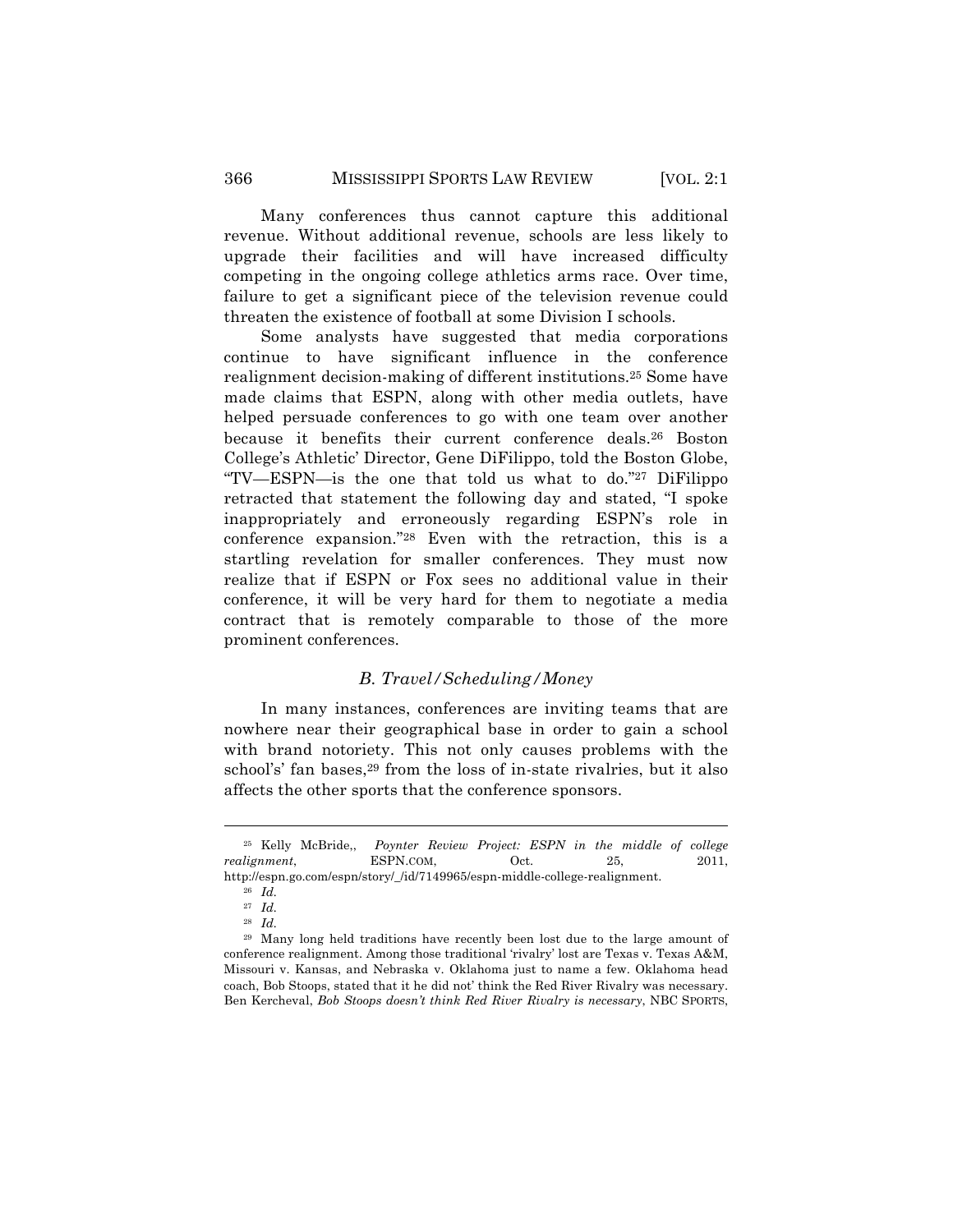## 1. Travel

College football games occur once a week, typically on Saturdays. NCAA rules stipulate that those teams cannot leave their campus more than forty-eight hours before kickoff for an away game.30 This means that teams will miss one or two days of class for each away game. FBS football teams typically play four to six road games a year.31 At most, a college football athlete will miss twelve days of school during a football season. Compare this to a student-athlete who plays basketball, baseball/softball or wrestling, which play multiple matches or games per week, and the importance of minimizing travel becomes quite evident. By adding schools that are many miles away, the conference is adding additional missed academic days to an already busy calendar year for these athletes.

The economic cost of travel can also increase days missed for non-revenue sports. While an athletic department may have the resources to fly its football team to games, many of the other smaller sports take buses to and from games. Driving across three or more states multiple times a season to compete in wrestling matches or swim meets will cost a student-athlete considerable amounts of class time.

Missed class time, ironically, is one of the chief arguments used by opponents of a Division 1 college football playoff.32 College

Sept. 6, 2011, http://collegefootballtalk.nbcsports.com/2011/09/06/bob-stoops-doesntthink-red-river-rivalry-is-necessary/. These traditions also stretch to other sports. Syracuse will lose long-time basketball rivals Villanova and Georgetown when they officially move to the Atlantic Coast Conference. Thamel, *supra*, note 23.

<sup>30</sup> NCAA rule 16.7.2 (Departure/Return Restrictions) states, "it is not permissible for a team to depart more than 48 hours prior to or to remain more than 36 hours after an event or to transport the team to another area for entertainment purposes."

<sup>&</sup>lt;sup>31</sup> Small schools play more road games because the payout they receive from playing at a top-notch school is more than they can make during a home game. (*e.g.*, The University of Tennessee paid The University of Montana (a Div 1 AA or FCS School) \$500,000 to play in its opener in Neyland Stadium this year. Gribble, Andrew, *UT paying 4 non-conference teams \$3.1 million dollars to play at Neyland*, GOVOLSXTRA.COM, Aug. 30, 2011, http://www.govolsxtra.com/news/2011/aug/30/ut-topay-teams-31m/. Bigger schools play more home games because each home game represents millions of dollars in additional revenue.

<sup>32</sup> Michael Rosenberg, *March Madness is must-watch TV, but also exposes NCAA hypocrisy*, SPORTS ILLUSTRATED, March 11, 2011, http://sportsillustrated.cnn.com/2011/writers/michael\_rosenberg/03/11/march.madness/ index.html.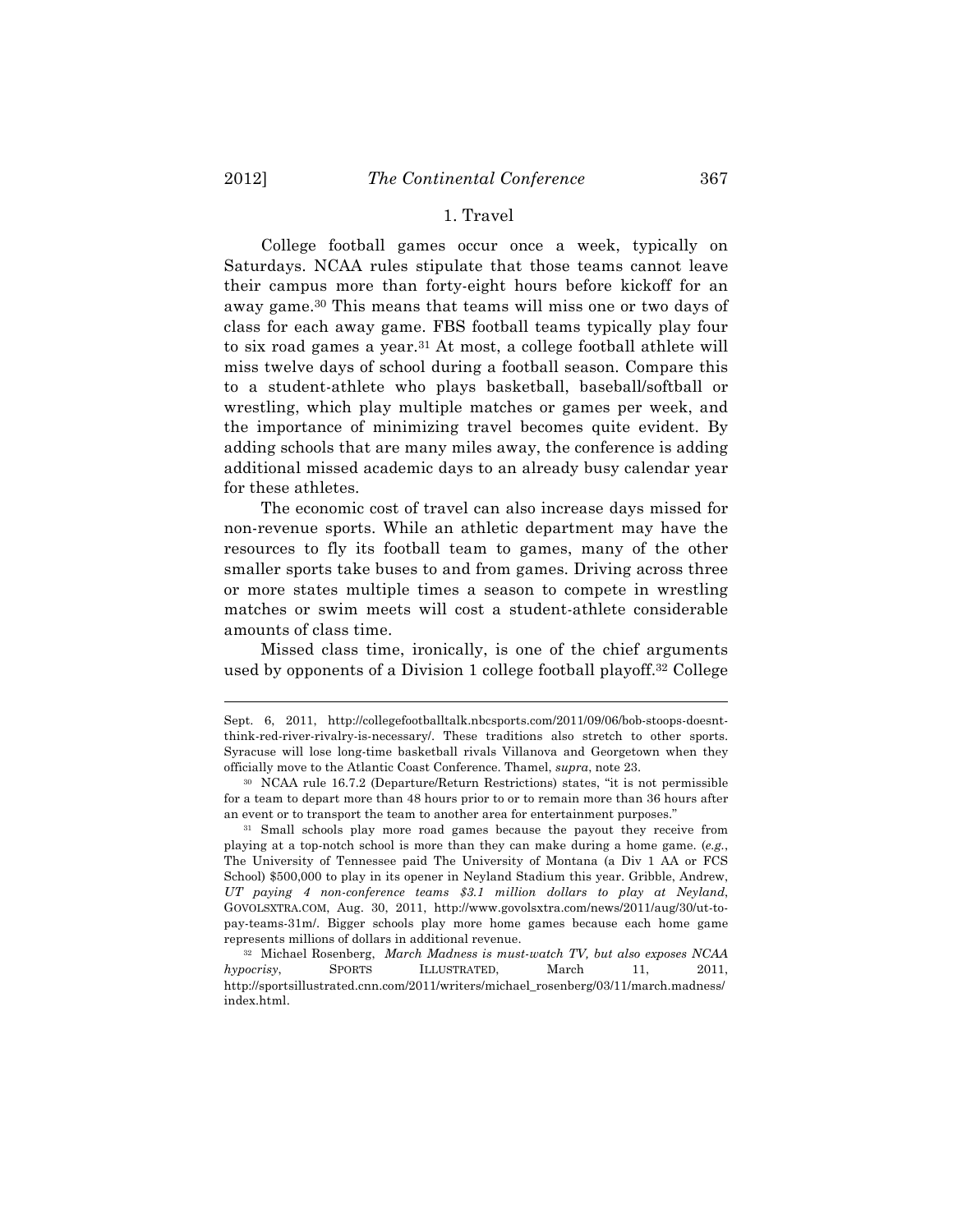presidents and athletic directors are creating a double standard by allowing realignment that exposes conferences, schools, and student-athletes to additional travel rigors and missed class, while steadfastly standing by the notion that a college football playoff will create a missed class epidemic.

For instance, the Big East recently added Houston, SMU, and Central Florida to participate in all conference-sponsored sports, and they added Boise State and San Diego State to participate in football only.33 While Houston and SMU are only 248 miles apart, Houston is 969 miles away from its next closest conference opponent, the University of Louisville.34 The Cougars' farthest conference opponent for football is the University of Connecticut at 1,786 miles away, and the farthest non-football opponent is Providence College, in Providence Rhode Island, at 1,824 miles away.35

# 2. Scheduling

The enormous distances, among other factors, create problems as conferences attempt to schedule athletic events. While such problems clearly affect fans, schools, and athletes, they also have an indirect but extremely prevalent effect on the conferences themselves. Sports other than football will tend to shoulder most of the troubles with this scheduling issue.

One of the main concerns with creating a conference schedule is making sure there is a competitive balance for all teams. The conference must work to keep teams from making long trips to Houston or Dallas, with a quick turnaround to a school like Connecticut. A longer-than-normal conference trip could result in the loss of a rest day and subject a team to an unfair disadvantage where they are not ready to play due to the extra travel.

Another scheduling concern has been the replacement and/or removal of some out-of-conference games from football schedules. As was the case with the SEC when the conference added two new schools, conferences must take into account prior non-conference

<sup>33</sup> Andy Katz, *Big East Introduces 5 New Schools*, ESPN.COM, Dec. 8, 2011 http://espn.go.com/college-sports/story/\_/id/7327683/big-east-conference-introduces-

boise-state-broncos-san-diego-state-aztecs-houston-cougars-smu-mustangs-ucf-knights.

<sup>34</sup> *Mapquest.com*, MAPQUEST, www.mapquest.com.

<sup>35</sup> *Id.*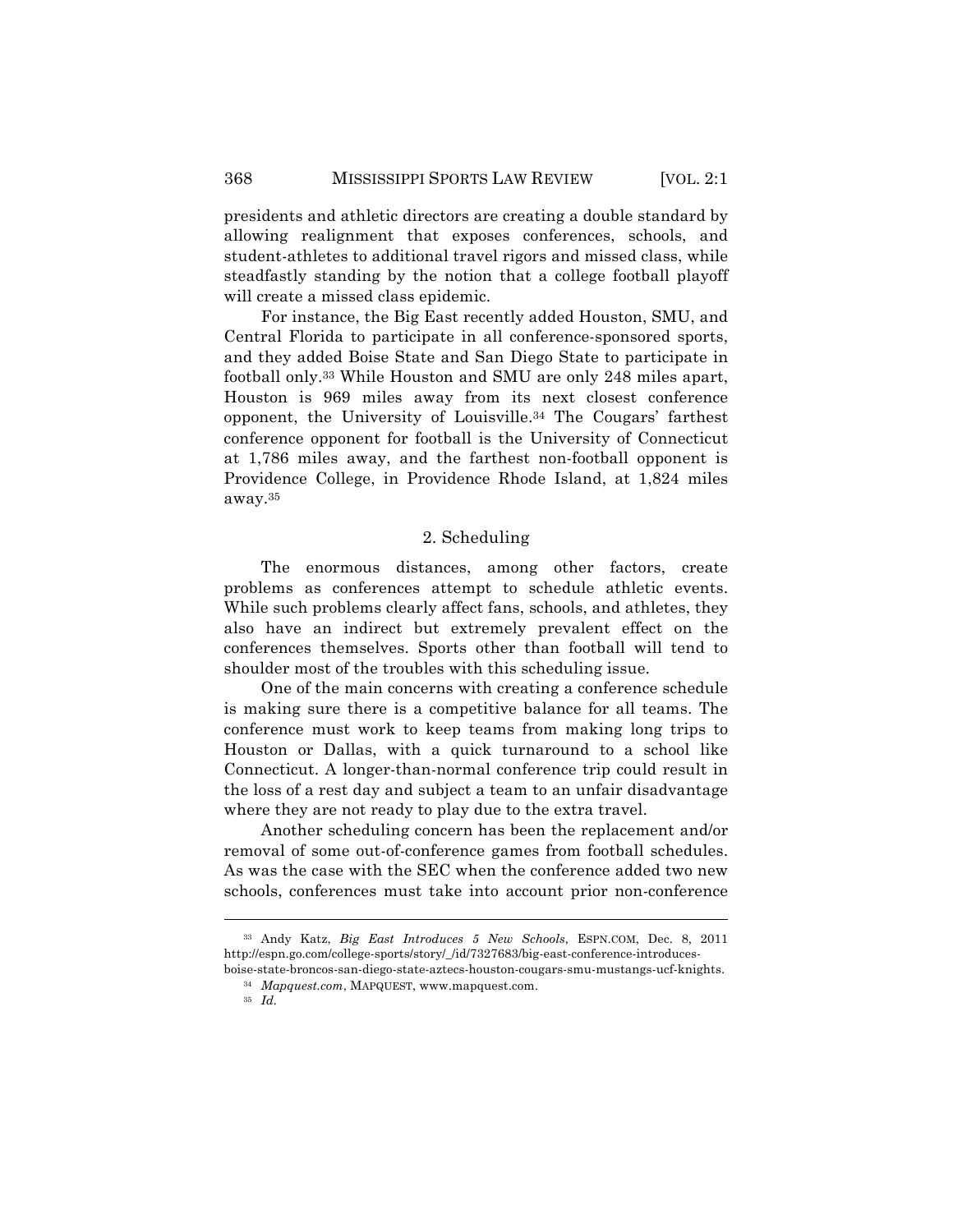commitments. Indeed, many schools have had to pay significant buyouts to non-conference opponents in order to allow for the addition of new conference teams to their schedules.36

Realignment also may affect the intra-conference divisions. Some conferences tend to stick to geographical splits even though the distinction is quite pointless.37 The Big East has stated that it will have an east and a west division. It is possible that the east division would only contain schools in the Eastern Time Zone, but the Western division could encompass the three remaining time zones.

### 3. Money

The central question for expanding conferences like the Big East is whether the additions of these new schools will generate enough additional revenue to offset the costs they are creating by spreading their conference footprint so far. Those costs include moving championship games, scheduling conflicts, and to a lesser degree transporting conference administrators, referees, and teams.

Longer travel and a more rigorous schedule will result in fewer fans attending away games, which will likely take money out of both the conference and the school's pocket. Home football games serve as a major revenue generator for many schools. If the University of Cincinnati usually accommodates several thousand visiting fans, but only several hundred travel from a distant school such as Houston or Boise State, the University of Cincinnati and the Big East will suffer.

Along with the lost revenue from home games, the conference as a whole will see more of its allotted cash used by schools to provide travel arrangements for its players and coaches. As less prestigious conferences find it harder to generate extra income, they must also consider whether adding a team in the attempt to add name recognition will actual benefit the conference or will

<sup>36</sup> Bud Elliot, *Report: West Virginia Looking To Back Out Of 2012 Game At Florida State*, TOMAHAWKNATION.COM, Jan. 5, 2012, http://www.tomahawknation.com/2012/1/5/2684816/west-virginia-back-out-2012-gameflorida-state.

<sup>&</sup>lt;sup>37</sup> The Big Ten decided to stay away from geographically label districts and decided to go with the much-maligned Legends and Leaders categories.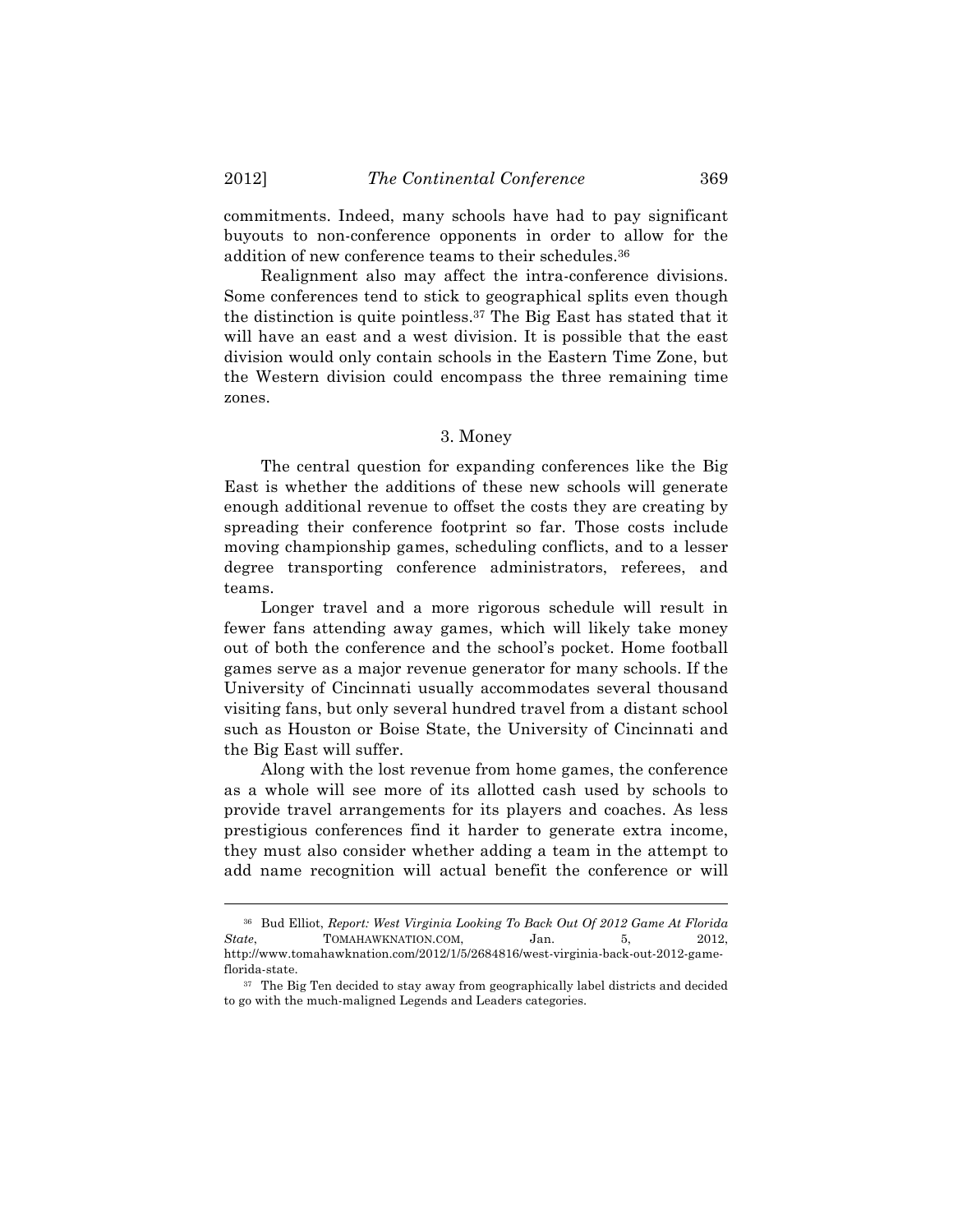cause the conference and the new school to spend more money than the new relationship would provide.

As discussed throughout, the Big East is an interesting case study, and it may play a big role in whether other conferences follow suit. Conferences must consider the effects that adding new teams have on the travel, scheduling, and monetary aspects of the conference.

# *C. Recruiting Quality Teams*

In the last twelve months, the Mountain West Conference (MWC), has had its two major players on the national college football scene, TCU & Boise State, purloined from it by BCS automatic bid conferences. The MWC relied heavily on these two schools for football income; both schools had recently participated in BCS bowls that offer a sizably larger payout than the bowls typically played in by MWC schools. As in most conferences, the member schools share the bowl payouts, so not only does the conference miss out, but so does each school remaining in the conference.

A major concern for schools moving during this realignment period is long-term security. Many of the schools want assurances that the conference they are joining will be stable for many years. Smaller schools continue to jump from conference to conference, looking for that same security in the most prestigious conference possible.

For example, TCU agreed to move from the Mountain West Conference to the Big East in 2011, but moved again to the Big 12 in 2012, before it ever became a part of the Big East.38 TCU likely saw more long-term stability in the Big 12, particularly in light of

<sup>38</sup> *See generally*, Richard Durrett, *TCU to join Big East Conference*, ESPN DALLAS/FORT WORTH, Nov. 30, 2011, http://sports.espn.go.com/dallas/ncf/news/story?id=5862368; Andrea Adelson, *TCU leaves for Big 12 as expected*, ESPN.COM, Oct. 10, 2011, http://espn.go.com/blog/bigeast/post/\_/id/24805/tcu-leaves-for-big-12-as-expected. TCU was a member of the Big East for about 10 months and left as quickly as they came in. TCU has been struggling to find a successful conference affiliation since it was left out of the formation of the Big 12 when the Southwestern conference dissolved in the 1994. Because of this series TCU quickly jumped at the possibility to join the Big 12. While having its own problems the Big 12 is still viewed as a more successful conference than the Big East at this point.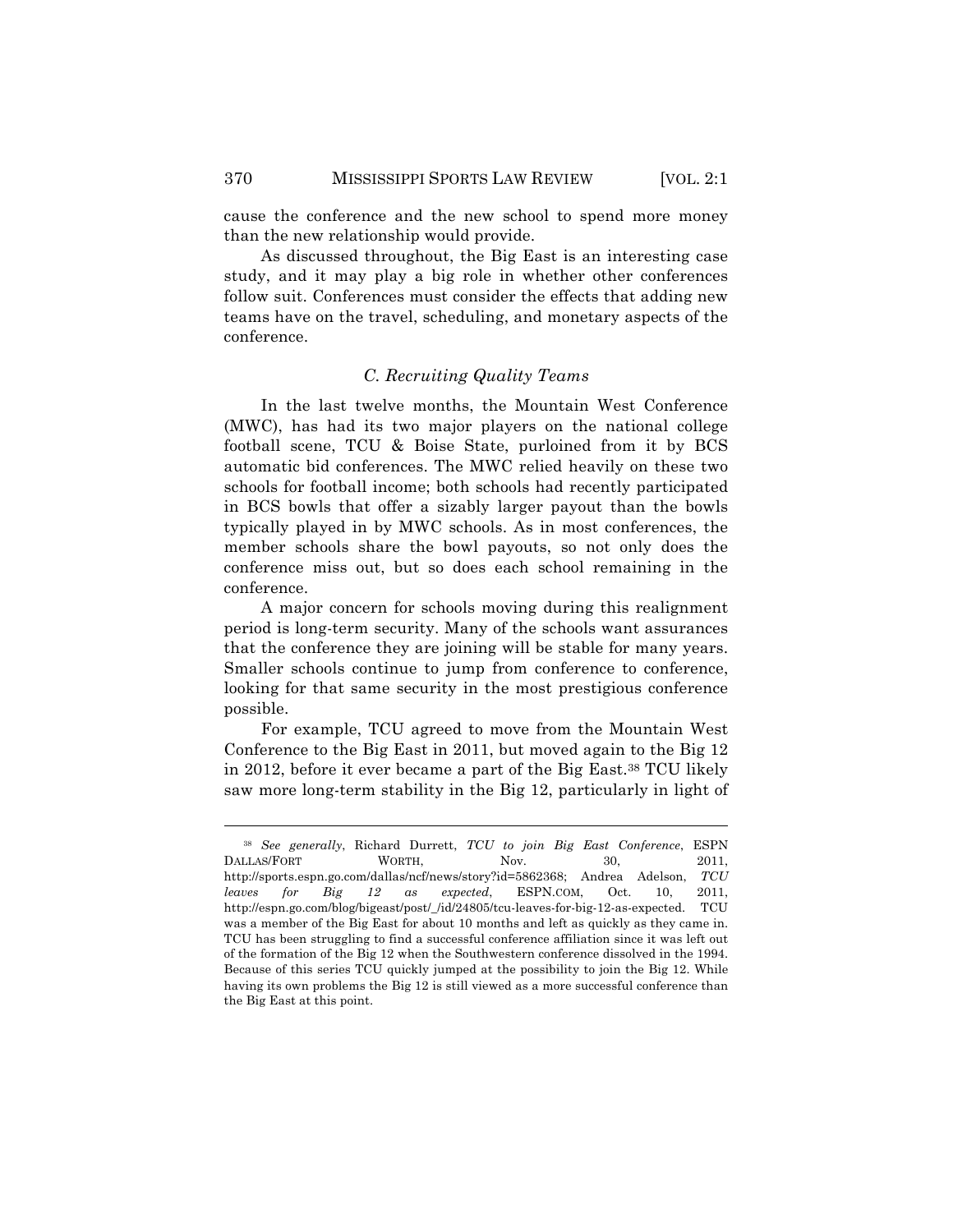the move of three schools from the Big East to the ACC39 and the possible loss of the Big East's status as a BCS automatic qualifier.40

The problem for less prestigious conferences is circular: they want their teams to be successful and play for the best bowls possible because that means a larger payout for the conference, but as programs get better, they become more attractive to the more prestigious conferences. These conferences have more to offer a school, and, typically, the school leaves for the better opportunity and to obtain long-term security.

In order for conferences to retain prominent teams, they must demonstrate to these schools that they are a long-term successful option for them. This is why conferences outside of the power conferences must produce a creative new approach in how they build and market their conference. One of those options, as discussed below, is to form a football-only conference or merge with another smaller conference to generate the necessary revenue.

# II. REALIGNMENT PROBLEMS FOR PROGRAMS WHO LACK OVERALL ATHLETIC SUCCESS

The problems of realignment not only affect the conferences, but they also have a large effect on the schools involved. Over the past two seasons, schools have jockeyed for an invite to one of the power conferences. The benefits of joining a conference like the SEC or the Big Ten are numerous. For the football program, it means the possibility of obtaining a bid to a BCS bowl via a conference championship. The benefits for the school as a whole is a portion of the extremely large media contracts that these leagues have, the biggest of those being the twelve-year, three billion dollar deal between the Pac-12 and ESPN and Fox.<sup>41</sup>

<sup>39</sup> Thamel, *supra*, note 23.

<sup>40</sup> Stewart Mandel, *In realignment circus, desperate Big East will likely lose AQ status*, SPORTS ILLUSTRATED, Oct. 11, 2011, *available at* http://sportsillustrated.cnn.com/2011/writers/stewart\_mandel/10/10/big.east.automatic. qualifier.status/index.html.

<sup>41</sup> Ted Miller, *Pac-12 networks are taking shape*, ESPN.COM, Nov. 21, 2011, http://espn.go.com/blog/pac12/post/\_/id/30157/pac-12-networks-are-taking-shape.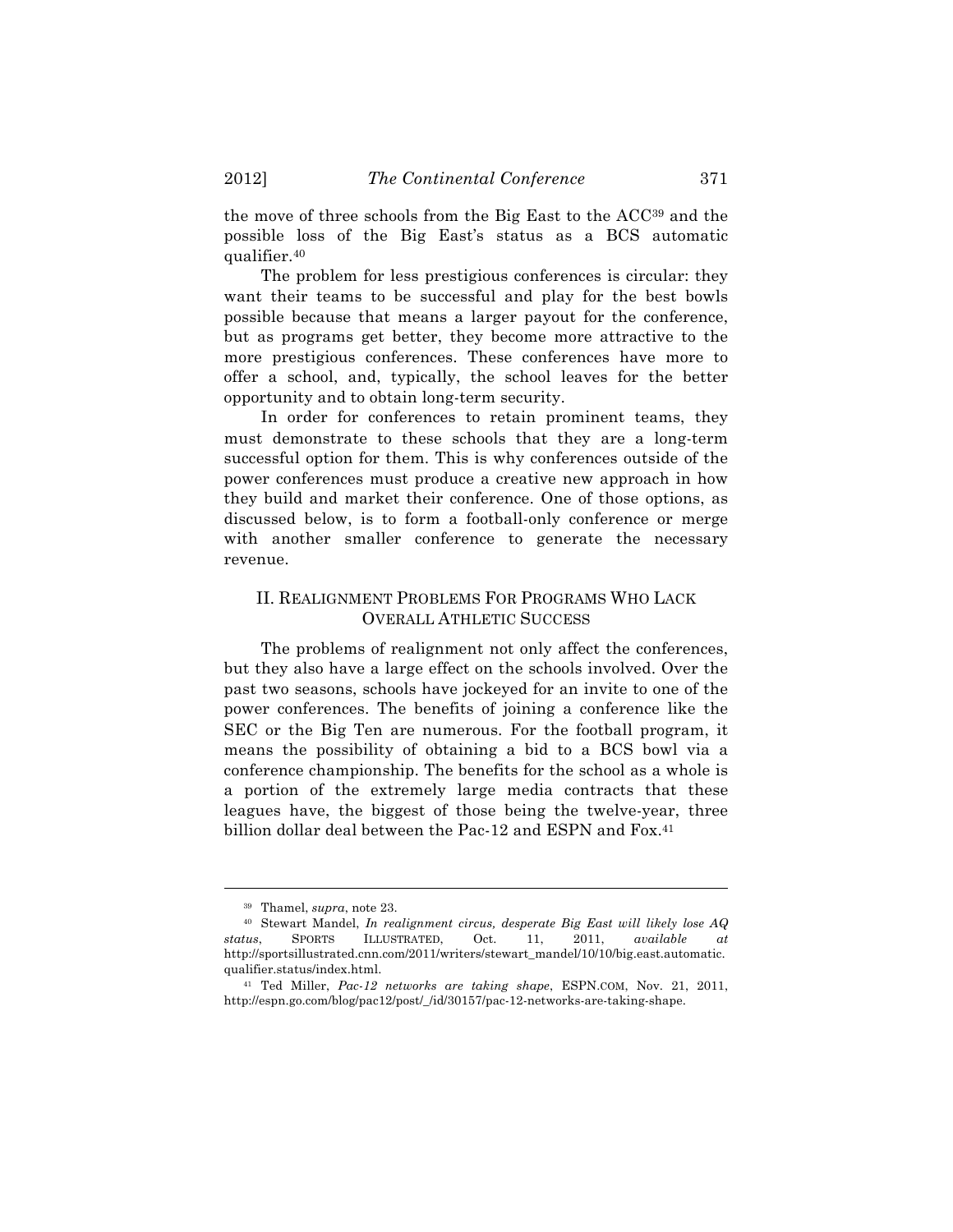While the benefits are astounding, the problems are just as big of an issue for some schools. Several universities field extremely successful football programs but lack the overall athletic success to warrant an invite from a major conference. Conferences look at an athletic department as a whole, and if their other sports are not competitive, chances are they will not receive an invite.

Other issues include, as discussed above, the additional travel placed on an athletic program by a potential move and the costs associated with that travel. An athletic program must also consider whether it is better to be a dominant power in their current conference or face stiffer competition in a more prominent, powerful conference. Finally, schools must assess what a move means for their long-term security.

The final 2011 Associated Press football poll ranked four teams from non-AQ conferences in the top twenty-five: Boise State (#8), Texas Christian University (#14), University of Houston (#18), and the University of Southern Mississippi (#20).42 The major problem, though, for these four schools is that the rest of their athletic teams are not at the same competitive level that their football teams have achieved.

# *A. Boise State*

Boise State joined Division I football approximately fifteen years ago43, moving up from FCS, formerly Division I-AA. Since that move, their rise to national prominence has almost been meteoric. Five years ago, under first year head coach Chris Peterson, the Boise State Broncos finished the season undefeated and earned a spot in the Fiesta Bowl to play Oklahoma.44 Boise's last second trick-play win helped establish them as a prominent

<sup>42</sup> *2011 NCAA Football Rankings – Postseason, AP Top 25*, ESPN.COM, Jan, 12, 2012, *available at* http://espn.go.com/college-football/rankings. The University of Northern Illinois also received a considerable amount of votes in the poll and would have been ranked number twenty-eight had the rankings went that far.

<sup>43</sup> George Schroeder, *Boise State's rise is astonishing, but it didn't happen overnight*, SPORTS ILLUSTRATED, Sept. 6, 2010, *available at* http://sportsillustrated.cnn.com/2010/writers/george\_schroeder/09/06/boise.state/index. html.

<sup>44</sup> *Id.*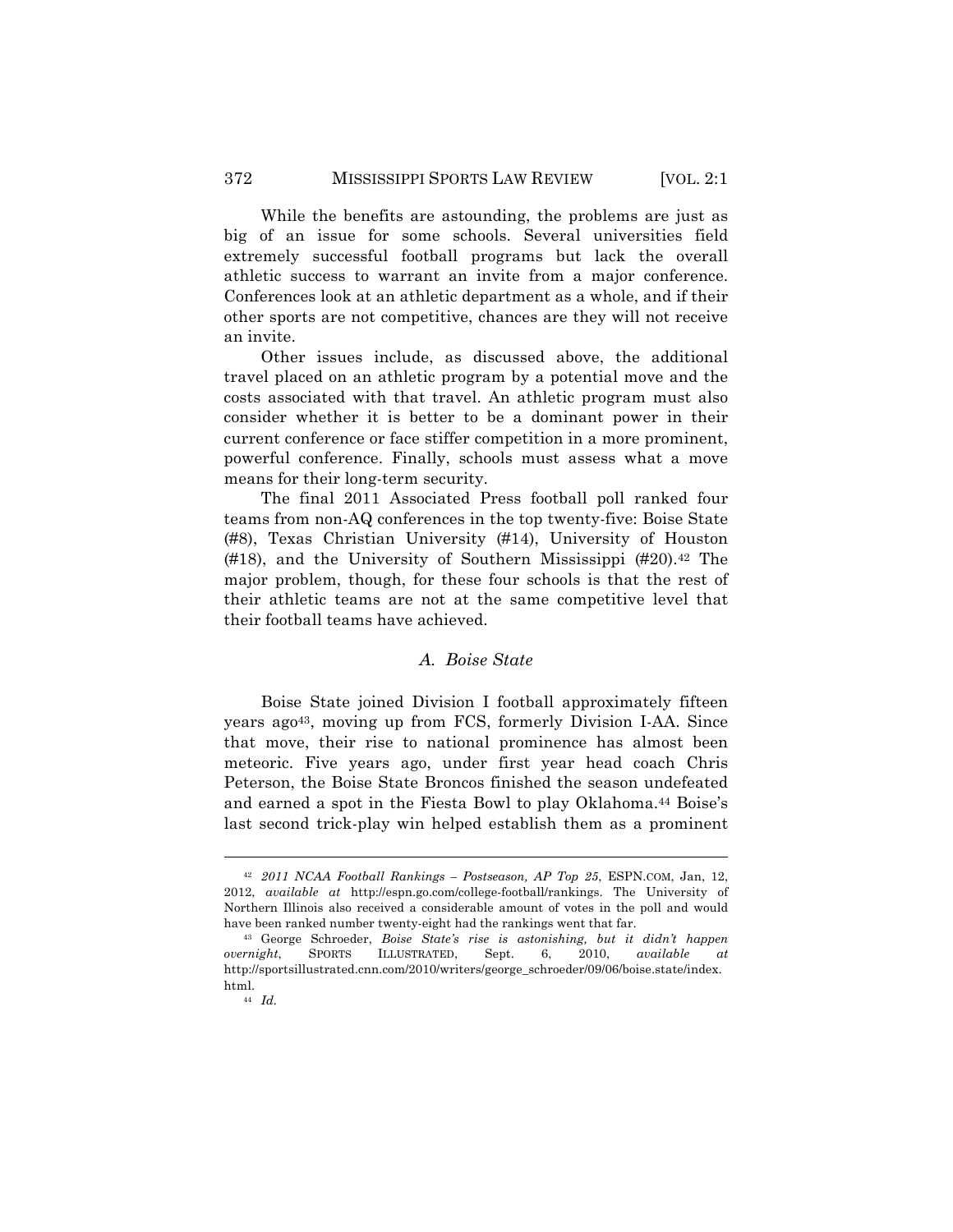program. The school's reputation now goes beyond is its fluorescent blue turf.

Since joining Division I in 1996, Boise State has competed in three conferences (Big West, WAC, and MWC) and has agreed to join their fourth conference (Big East) next season. As the football program rose to national prominence, Boise State attempted to move their athletic program into the most beneficial conference affiliation. They have reached, however, the limit of taking their other sports with them. Boise State's other sports teams are moderately successful, but they lack the overall talent to compete in a conference that warrants Boise State's football talent. Because these talent levels do not match, Boise State is at a disadvantage in positioning itself to join a league like the Pac-12 or Big 12. Boise State's football team can compete in those leagues, which is evident by their wins over Oklahoma, Oregon, and Oregon State in the last five years, but their other programs cannot compete on the same level.

Boise State has placed itself in a unique situation by joining the Big East in football only. The school will move its non-football sports from the Mountain West Conference back to the Western Athletic Conference where it was a member less than two years ago.45 This will create less of a travel strain on the minor sports at Boise State and will offer the football program the opportunity to compete in a BCS conference.

The main concern for Boise State going forward is that if they ever intend to compete in a conference like the SEC, Big 12, or Pac-12, they must improve their other sports. As discussed below, their new Big East arrangement will allow the football program to make a considerable amount of revenue as an AQ program, but the University will not be spending as much money on travel and other costs, as they would if they were competing in the Big East with all sports. Boise State should be able to use this extra revenue to bring their other sports up to par with their football team. At that point, they will become an interesting prospect for major conferences.

<sup>45</sup> Brian Murphy, *Boise State joins Big East in football, WAC in other sports*, IDAHO STATESMAN, Dec. 7, 2011, *available at* http://voices.idahostatesman.com/2011/12/07/bmurphy/big\_east\_announce\_invitations\_ boise\_state\_four\_others\_3\_pm\_wedne.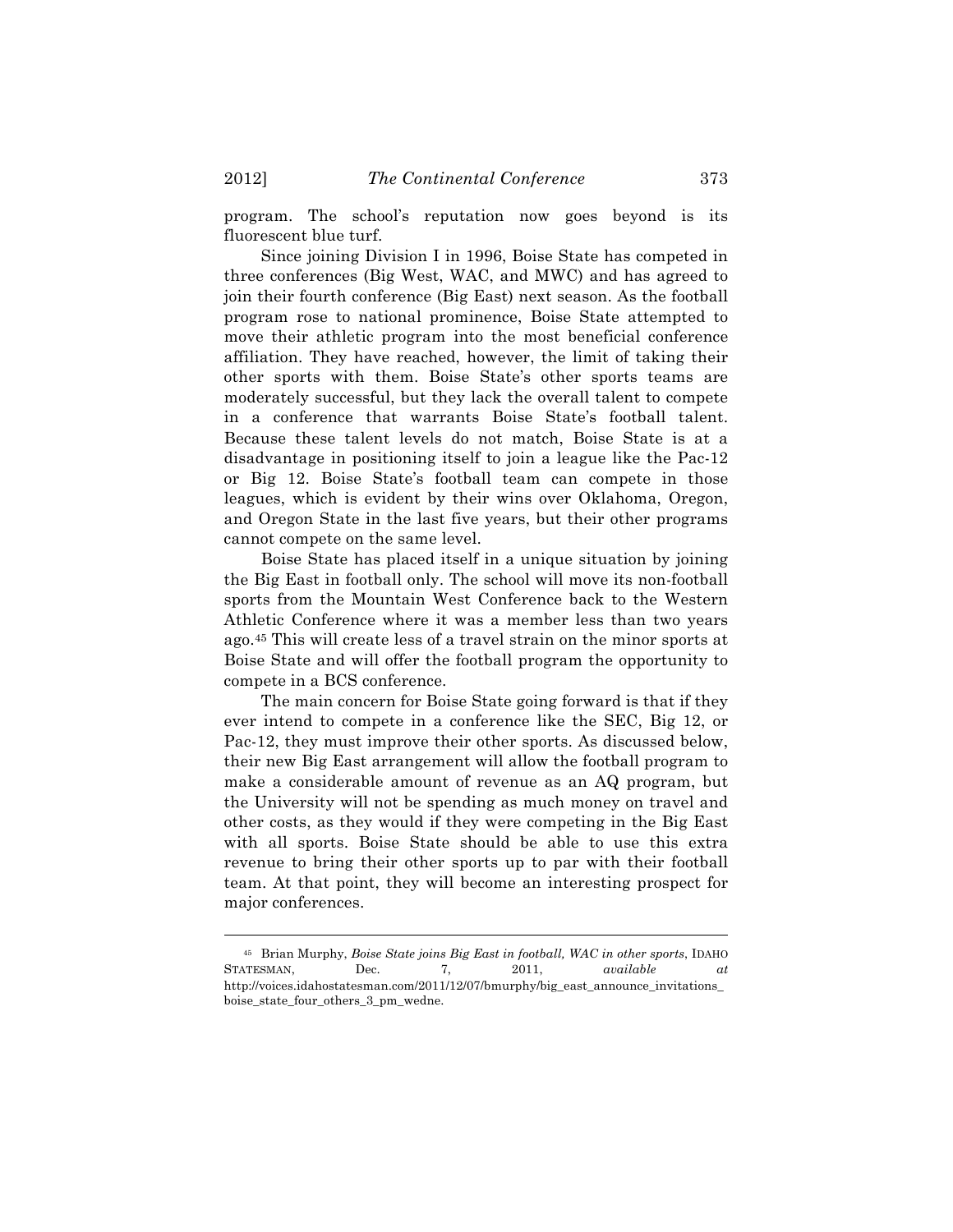### *B. TCU*

Texas Christian University, like Boise State, has experienced a recent surge in their football program. TCU was once a national football power46 but suffered mightily when the Southwestern Conference dissolved and they were unable to secure a spot in the Big-12. TCU, like Boise State, has participated in three conferences in the last twelve years.47 Unlike Boise State, TCU has other sports that compete at a higher level. Indeed, TCU has won three national championships in the last thirty years in nonrevenue sports.48

Like Boise State, TCU's football program has brought a considerable amount of notoriety to their school in recent years. Their participation in back-to-back BCS bowls in 2009 and 2010, including their Rose Bowl win over national power and Big Ten champion Wisconsin, have propelled the Horned Frogs into the national spotlight.49 Along with this extra publicity came the possibility of TCU moving into a larger conference. TCU would like to continue playing in BCS bowls, and getting into a BCS bowl is significantly easier from an AQ conference.

# *C. Southern Mississippi*

Southern Mississippi is the one program on this list that has not already made a move. The recommendations made in this article stand to benefit them the most. The Southern Mississippi Golden Eagles compete in Conference USA.50 The Golden Eagle football team had a very successful 2011 campaign. They finished the season 12-2 and defeated Virginia, Navy, seventh-ranked Houston in the C-USA title game, and Nevada in the Sheraton

<sup>46</sup> *TCU Athletics*, WIKIPEDIA, *available at*  http://en.wikipedia.org/wiki/TCU\_Horned\_Frogs. The football team won national titles in 1935 and 1938.

<sup>&</sup>lt;sup>47</sup> TCU has competed in the WAC, Conference USA, and the Mountain West Conference before quickly joining and leaving the Big East to join the Big 12.

<sup>48</sup> *Id.* The Horned Frogs won national titles in Women's Golf in 1983, Women's Equestrian in 2008, and NCAA Rifle in 2010.

<sup>49</sup> BCS All-time Results, http://www.bcsfootball.org/news/story?id=4809856.

<sup>50</sup> *Conference USA – Member Schools*, *available at* http://conferenceusa.cstv.com/ot/c-usa-members.html.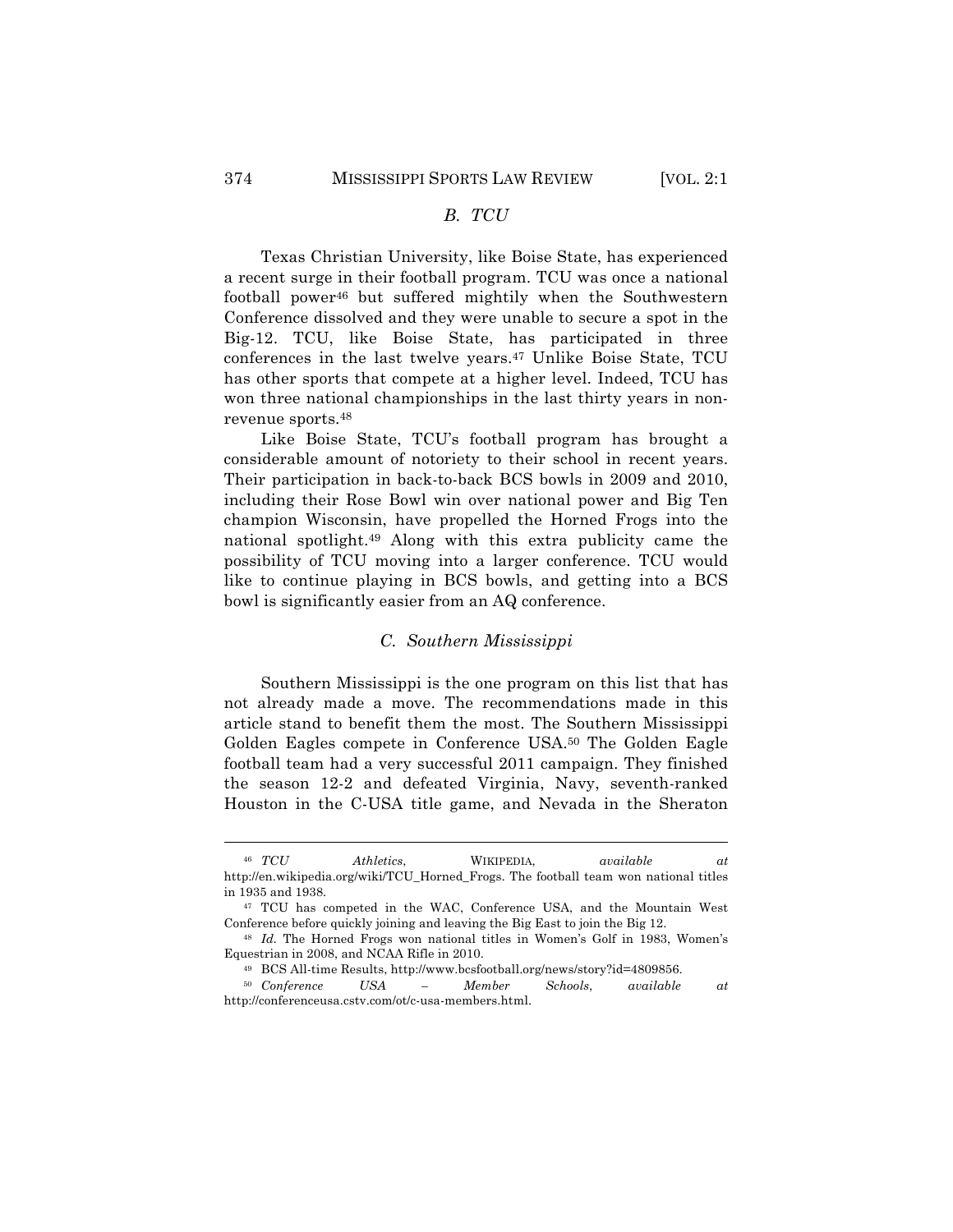Hawaii Bowl.51 The program has a rich football history, including 10 bowl wins and 18 straight winning seasons.52

Southern Mississippi suffers from the same problem as Boise State and other mid-level athletic programs. Their non-revenue sports, while holding their own in Conference USA, cannot consistently compete in a larger conference. Southern Mississippi's football program has proven that they are worthy of the higher competition with wins over major conference programs.53 The Golden Eagles have played schools from the ACC, SEC, and Big 12 in recent years; even without the victories, they competed at a high level, and the games were closer than most out-of-conference games for those schools. This demonstrates that with the right move and some additional revenue, Southern Miss could be extremely competitive in football nationwide. Unfortunately, Southern Mississippi cannot garner enough attention besides their football program to receive an invite to a more prestigious conference than C-USA.

The overall problem with these programs is that while their football programs are very competitive and warrant national attention, their other sports cannot compete at such a high level. Schools like Southern Mississippi must find a way to use their competitive football programs to generate extra revenue and use that revenue to increase the competitiveness of their entire athletic department. This also means making major contributions to the athletics arms race of new, better, and bigger facilities. The major conferences will not take those athletic departments seriously until they are able to prove that their entire department is talented enough to compete.

# III. REALIGNMENT PROBLEMS FACING NON-REVENUE PROGRAMS

As universities move from conference to conference, individual teams can unfortunately suffer. Certain conferences

<sup>51</sup> *Southern Mississippi – 2011 Schedule/Results*, *available at*  http://www.southernmiss.com/ sports/m-footbl/sched/smis-m-footbl-sched.html. <sup>52</sup> *Southern Mississippi Athletics – Football*, *available at*

http://www.southernmiss.com/sports/m-footbl/smis-m-footbl-body.html. <sup>53</sup> *Southern Mississippi - 2011, 2010, 2009 Schedule/Results*, *available at* http://www.southernmiss.com/sports/m-footbl/sched/smis-m-footbl-sched.html.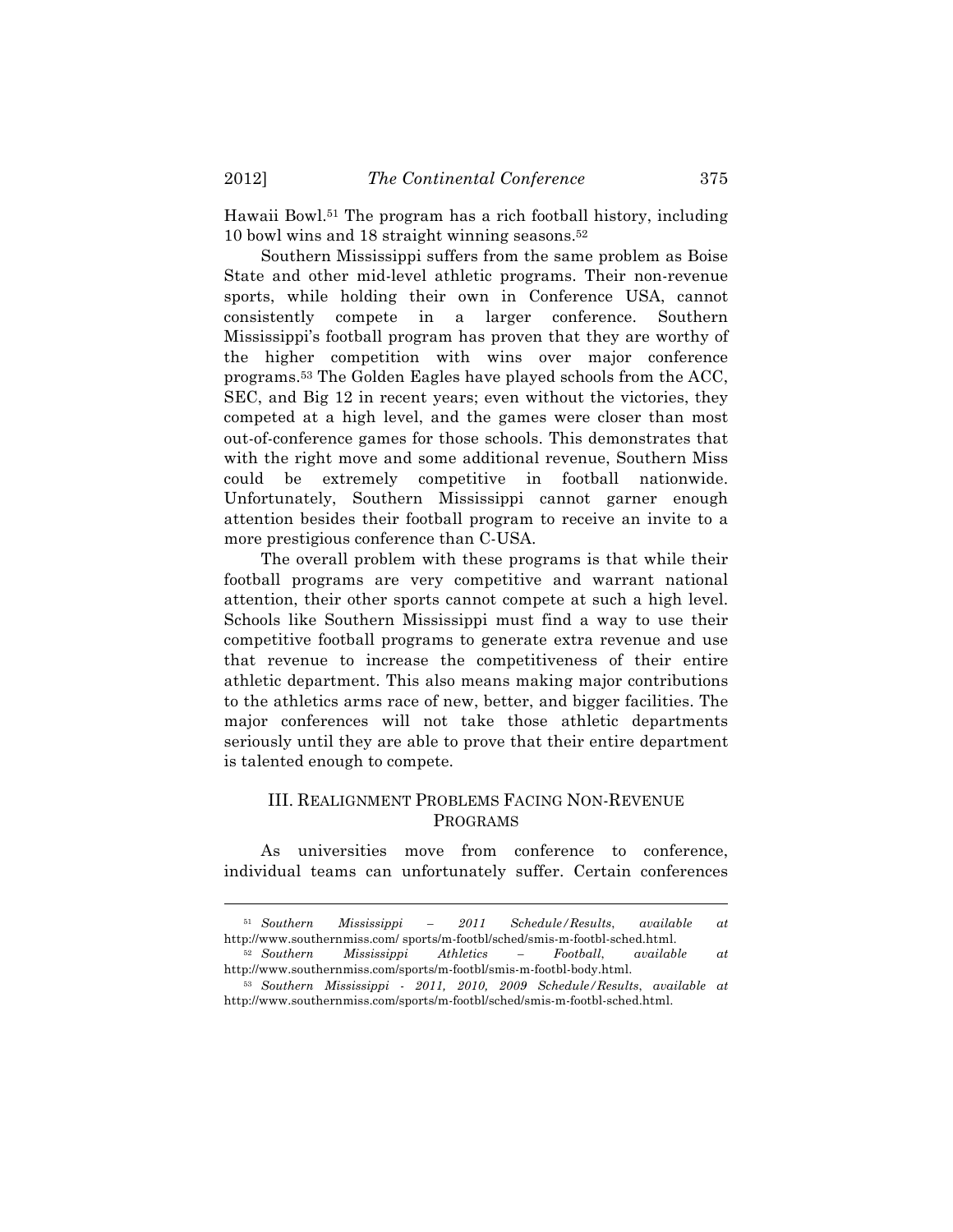recognize sports that others do not, and while there is room for new conference member schools to add new programs, they must face the decision of what to do with programs that no longer have a conference home.

These decisions not only affect the programs but the athletes. NCAA rules stipulate that schools award scholarships on a yearto-year basis, meaning that schools can suddenly drop studentathletes from their scholarship.54 The following section will highlight three successful programs that are in jeopardy because its school is changing conferences.

## *A. Missouri Wrestling*

One of the most successful athletics teams at the University of Missouri is its wrestling program.55 Unfortunately, as the school moves to the SEC, they will have to find a new place for this program. The SEC dropped sponsorship of college wrestling in 1985.56 The University has pledged to keep the program alive, presumably because of its successful pedigree.57 As the university's statement noted, conferences must have six wrestling teams to garner automatic qualifier status into the NCAA Division I wrestling tournament.58 Without a conference, the Tiger wrestling team would have to rely on an at-large bid every year to get into the tournament and would have to make up a schedule based solely on out-of-conference matchups with other teams.

Typically, when a school offers a sport that the conference does not offer, they must join a conference for that sport alone in order to be eligible for the NCAA Championships. Smaller

 <sup>54</sup> The NCAA along with selected conferences have begun signing their incoming classes of football players to four-year scholarships. This is idea is still in its infancy and will take a few years to reach the non-revenue sports, especially those that split scholarships among players.

<sup>&</sup>lt;sup>55</sup> As of Jan. 11, 2012, the Missouri wrestling program was ranked 9<sup>th</sup> in the nation. *No. 9 Wrestling earns top seed at Virginia Duals*, MISSOURI TIGERS ATHLETICS, Jan. 11, 2012, *available at* http://www.mutigers.com/sports/m-wrestl/specrel/011112aaa.html.

<sup>56</sup> Tennessee and LSU were the last SEC members to drop wrestling in 1985, these schools dropped the sport in order to comply with Title IX regulations.

<sup>57</sup> *Statement on Missouri Wrestling*, MISSOURI TIGERS ATHLETICS, Nov. 6, 2011, *available at* http://www.mutigers.com/sports/m-wrestl/spec-rel/110611aac.html.

<sup>58</sup> *Id.*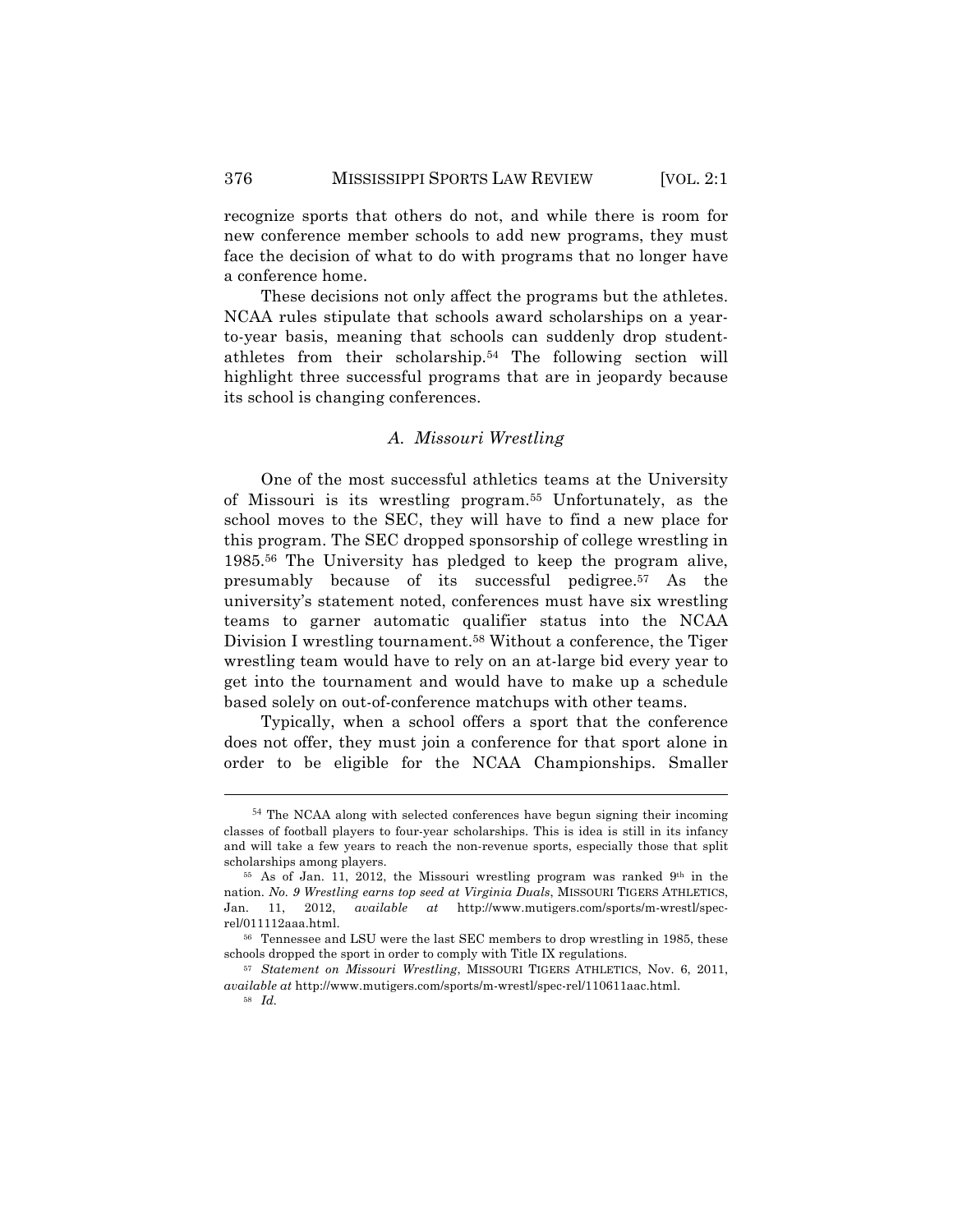Olympic sports, like wrestling, often work with very small budgets and even have to split scholarships. The added strain of competing in a conference apart from the rest of the school and traveling great distances for conference matches can be very detrimental to the program.

It is unlikely that the Big 12 would allow Missouri to leave their wrestling program in the Big 12, and it is also unlikely that another power conference like the ACC, which offers wrestling, would add Missouri for one sport only. The southeastern United States offers very few Division I options for wrestling; the smaller in notoriety Southern Conference (SoCon) and the aforementioned ACC. The only nationally successful member of the SoCon is the University of Tennessee-Chattanooga. UTC participates in the Southern Conference (SoCon) along with Gardner Webb (N.C.), Appalachian State (N.C.) and Davidson (N.C.) among others.59 Missouri would not want its wrestling program to travel to eastern Tennessee, North Carolina, and South Carolina for all of its conference matches. The level of competition, outside of UTC, would fall far short of the competition Missouri enjoyed in the Big 12.

A different approach to conference realignment will help alleviate issues like those facing Missouri wrestling. There must be a creative measure taken to allow Missouri to have its revenue sports participate in the conference of their choice without placing such a heavy burden on the non-revenue, Olympic sports.

# *B. West Virginia Men's Soccer*

The 2011 season was very successful for the West Virginia Men's Soccer team. Ranked in the top 25 in attendance (for the fourth year in a row), $60$  they upset the number one team in the nation, the University of Connecticut,<sup>61</sup> and they made it to the second round of the NCAA tournament. As the University of West

<sup>59</sup> *Southern Conference Wrestling*, SOCONSPORTS.COM, *available at*  http://www.soconsports.com/SportSelect.dbml?DB\_OEM\_ID=4000&SPID=1783&SPSI D=219.

<sup>60</sup> Grant Dovey, *Men's Soccer: WVU Ranked No. 23 in Attendance*, Jan. 20, 2012, http://msnsportsnet.com/page.cfm?story=20390&cat=exclusives.

<sup>61</sup> *Id.*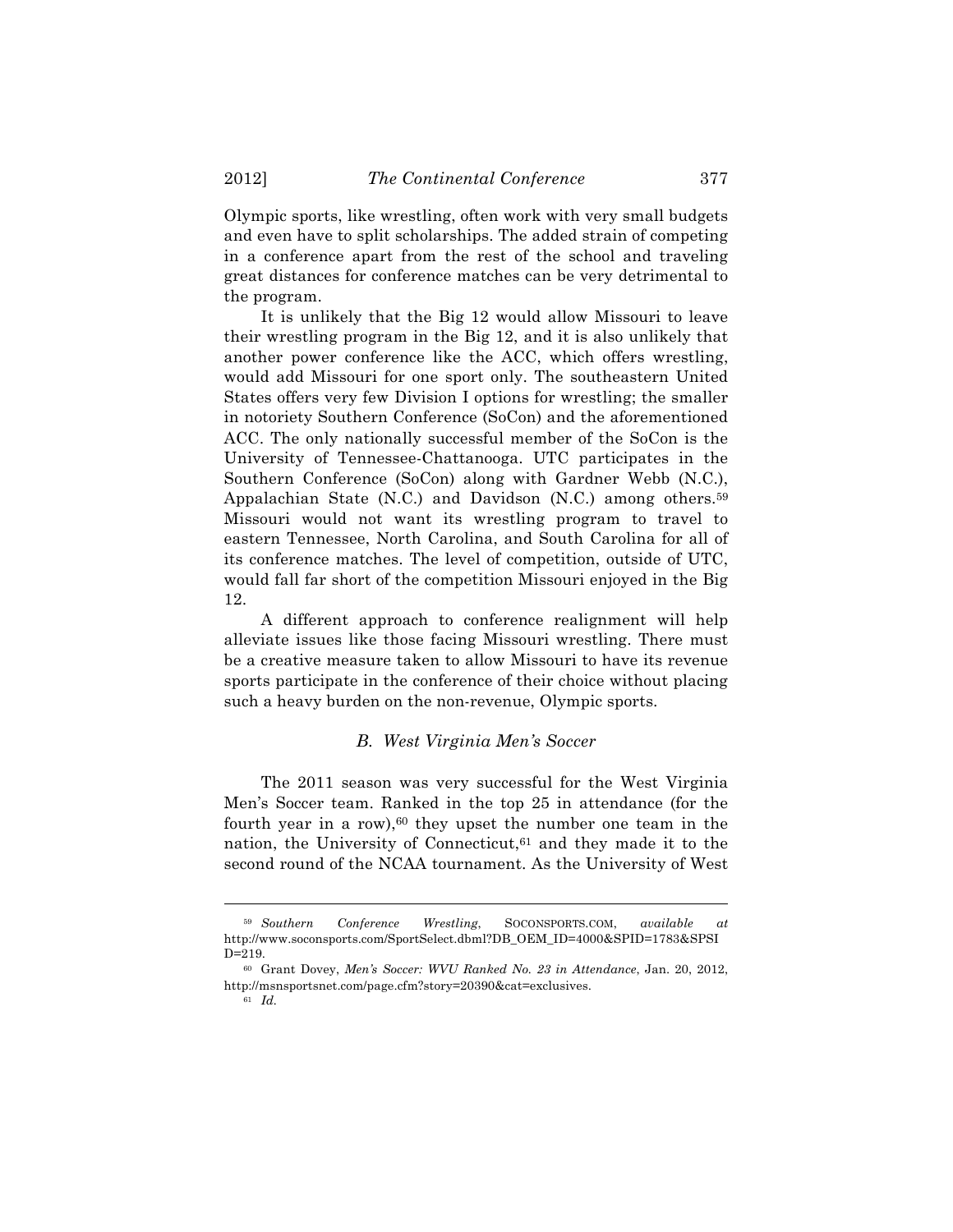Virginia announced its plans to move to the Big 12, the soccer program suddenly lost its conference. The Big 12 conference does not sponsor or recognize men's soccer. The university administration has made a commitment to the program, as Missouri has with wrestling, but their conference options are limited.62

West Virginia is four states away from the Big 12. Travel for all sports will be impaired, but the men's soccer team will have to travel further to find conference competition. As is the case with Missouri wrestling, it is doubtful that the Big East will allow West Virginia to leave its soccer team in their conference, especially with the contentious legal issues that surrounded the negotiation of its exit date.63

The other conference options for the soccer program are Conference USA and the Mid-American Conference.64 Conference USA fields teams as far away as Florida and Oklahoma,  $65$  and the Mid-American Conference fields teams from Florida to Michigan.66 These conferences would potentially offer a home for the WVU men's soccer program, but the disadvantages would be the longer distance to travel and the diminished level of competition, as discussed earlier. Neither of those aforementioned conferences can offer competition to the level WVU was experiencing in the Big East.

### *C. Texas A&M Women's Equestrian Team*

The Southeastern Conference fields championship caliber programs in many different sports. Equestrian, however, is not one of them. The Texas A&M equestrian team is nine-time

<sup>62</sup> John Terry, *West Virginia to explore conference option with Men's Soccer program*, THE DAILY ATHENAEUM, Oct. 30, 2011, *available* http://www.thedaonline.com/sports/west-virginia-to-explore-conference-options-withmen-s-soccer-program-1.2674869#.TxrWsphuHzI.

<sup>63</sup> Andrea Adelson, *WVU settles suit, to join Big 12 in July*, ESPN.COM, Feb. 12, 2012, http://espn.go.com/college-sports/story/\_/id/7574104/west-virginia-mountaineersjoin-big-12-july-big-east-lawsuit-settlement.

<sup>64</sup> *Id.*

<sup>65</sup> *Conference USA – Men's Soccer*, SOURCE, Date, *available at* http://conferenceusa.cstv.com/sports/m-soccer/sched/c-usa-m-soccer-sched.html.

<sup>66</sup> *Mid-American Conference – Men's Soccer*, SOURCE, Date, *available at* http://www.mac-sports.com/Sports/SoccerM/ScheduleResults.aspx.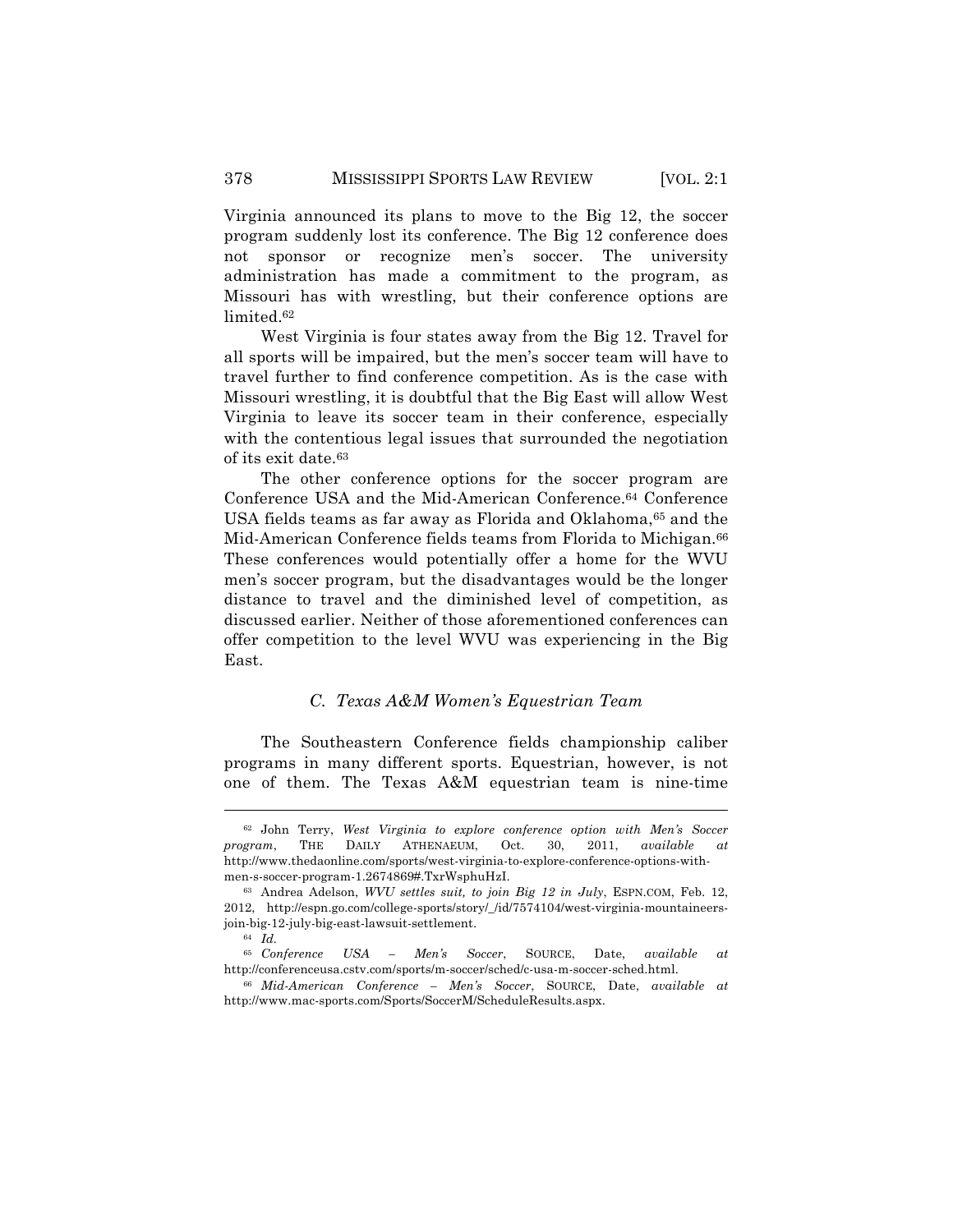national champions.67 Over the last three years, the Big 12 has been in the process of bringing equestrian on as a sponsored sport.68 They have held three conference championships, and Texas A&M has won one of them.69

Now the perennial pony power must find a new home conference to compete in at the same time the Big 12 is putting a considerable amount of support into their sport. A few SEC schools do field a team, but they must find competition outside the SEC. This excessive traveling not only takes a toll on the studentathletes but on the horses as well. All traveling done in this sport must be by road. The Texas A&M equestrian team will now have to split from the rest of the university to find a suitable conference home.

Another problem with this situation is that if Texas A&M were to cancel or disband its equestrian team, they would be in violation of the Title IX regulations. Title IX regulations stipulate that an athletic department must offer two additional women's sports to offset the extra amount of scholarships given through a football program.70 Texas A&M currently has two more women's programs than men's programs; eliminating equestrian would drop that number.

The universities of Missouri, West Virginia and Texas A&M have very proud and storied athletic departments. These schools, however, are on the verge of cutting or severely disabling very successful sports at their respective schools. The individuals who really suffer from this problem are the student-athletes. Almost all student-athletes at these schools will be forced into a more difficult situation and some may even lose their program. From a student-athlete's perspective, there is nothing to gain from this move; the competition might be better on a nightly basis, but the

<sup>67</sup> *Aggie Equestrian Joins NCEA*, AGGIEATHLETICS.com, Jan. 10, 2012, available at http://www.aggieathletics.com/ViewArticle.dbml?DB\_OEM\_ID=27300&ATCLID  $=205358911$ 

<sup>68</sup> *2012 Big 12 Equestrian Championship*, BIG12SPORTS.COM, Date, *available at* http://www.big12sports.com/ViewArticle.dbml?DB\_OEM\_ID=10410&ATCLID=2051774 17.

<sup>69</sup> *Id.*

<sup>70</sup> Title IX plays a significant role in every athletic department in the country. *See*, Katie Thomas, *Facing Title IX Pressure, Cal May Restore the Teams it Cut*, THE NEW YOEK TIMES, Feb. 8, 2011, http://www.nytimes.com/2011/02/09/sports/09titleix.html?pagewanted=all.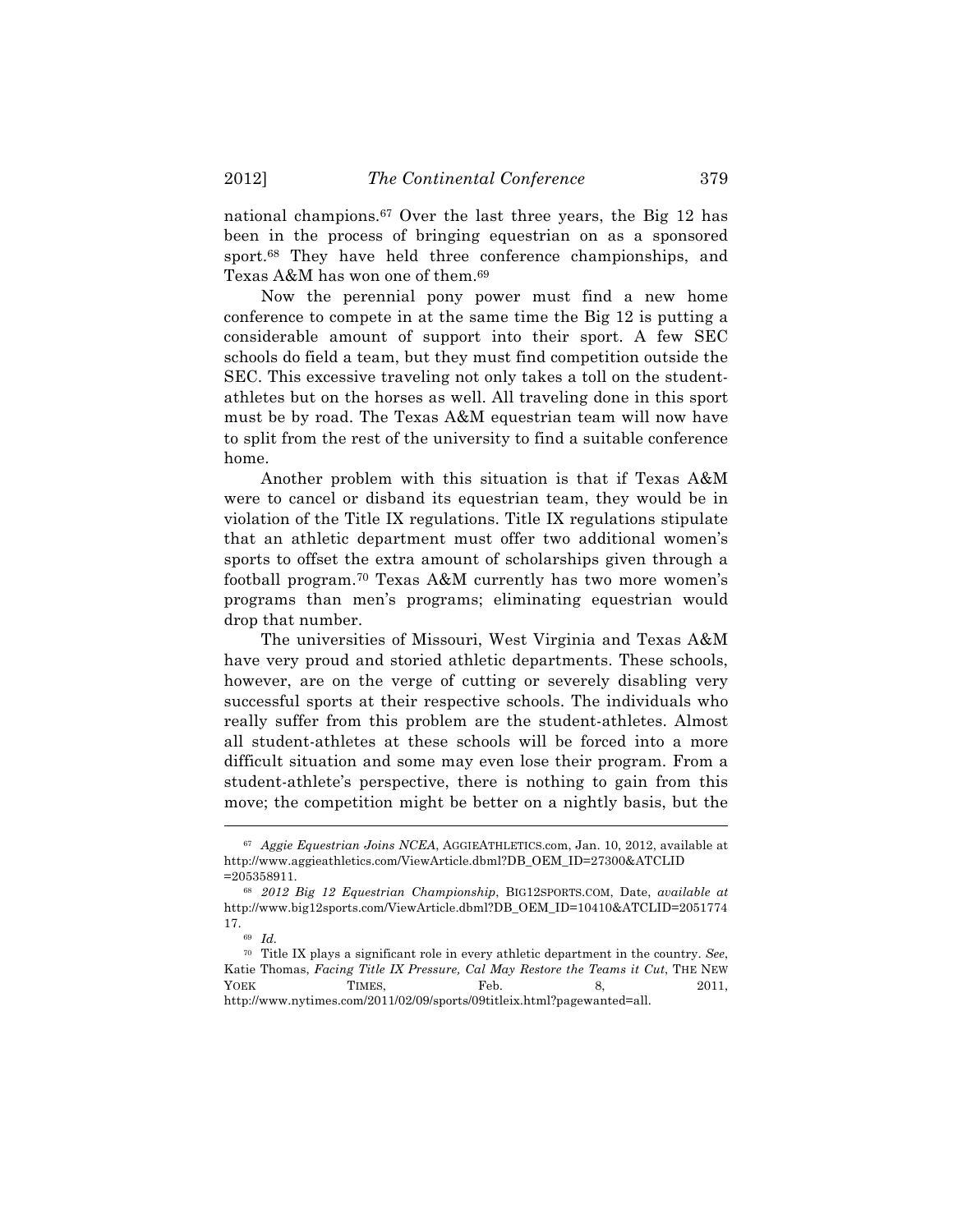expanded travel and numerous missed classes can have a significant effect on the student aspect of their title.<sup>71</sup>

# IV. FOOTBALL ONLY CONFERENCE AFFILIATION: THE FIX FOR TRADITIONAL CONFERENCE REALIGNMENT

The problems associated with conference realignment do not affect power schools like Alabama, Ohio State and Texas. They do, however, affect schools like Boise State, TCU and Southern Mississippi. The first three schools are safe in their respective conferences. The problem for these last three schools is that they are trying to generate more revenue for their program, grow their brand, and prepare for the future. The negative effects of realignment could be as damaging to the program as the positives are beneficial.

Conferences are also affected, especially those not named SEC, Pac-12, Big Ten or ACC. These other conferences are trying to attract the best possible competition for their league, and in turn generate the most viewership and media dollars that they can. The automatic qualifier status to the BCS has caused a great deal of instability to those conferences, but the AQ status also means guaranteed money from the bowls. The Big East, in particular, is making some very drastic moves in an attempt to attract quality teams and strengthen its shaky stance as an automatic qualifying conference with the BCS committee.72

Finally, this conference arrangement is taxing on the student-athletes involved. Not the football student-athletes, who will continue to fly to their games and miss no additional class time, but the student-athletes from the Olympic sports. The ramifications could also mean program cuts as schools move into conferences that do not compete in their sports. While Missouri

<sup>71</sup> As the NCAA continues to demand more from schools in the form of higher APR's schools must consider the trade-off and determine if the additional revenue and higher notoriety is worth the potential drop in APR and reduction of scholarships that comes with it.

<sup>72</sup> Since its inception in 1998, the BCS National Championship game has only included a Big East team three times. (Virginia Tech (1999-2000) and Miami (2001-02, 2002-03). Both of these two teams no long reside in the Big East, and every BCS AQ conference, except for the Big East and ACC, has had a representative in the national championship game since 2003. *See*, BCS Selections History, BCSFOOTBALL.ORG, Dec. 6, 2011, http://www.bcsfootball.org/news/story?id=5528971.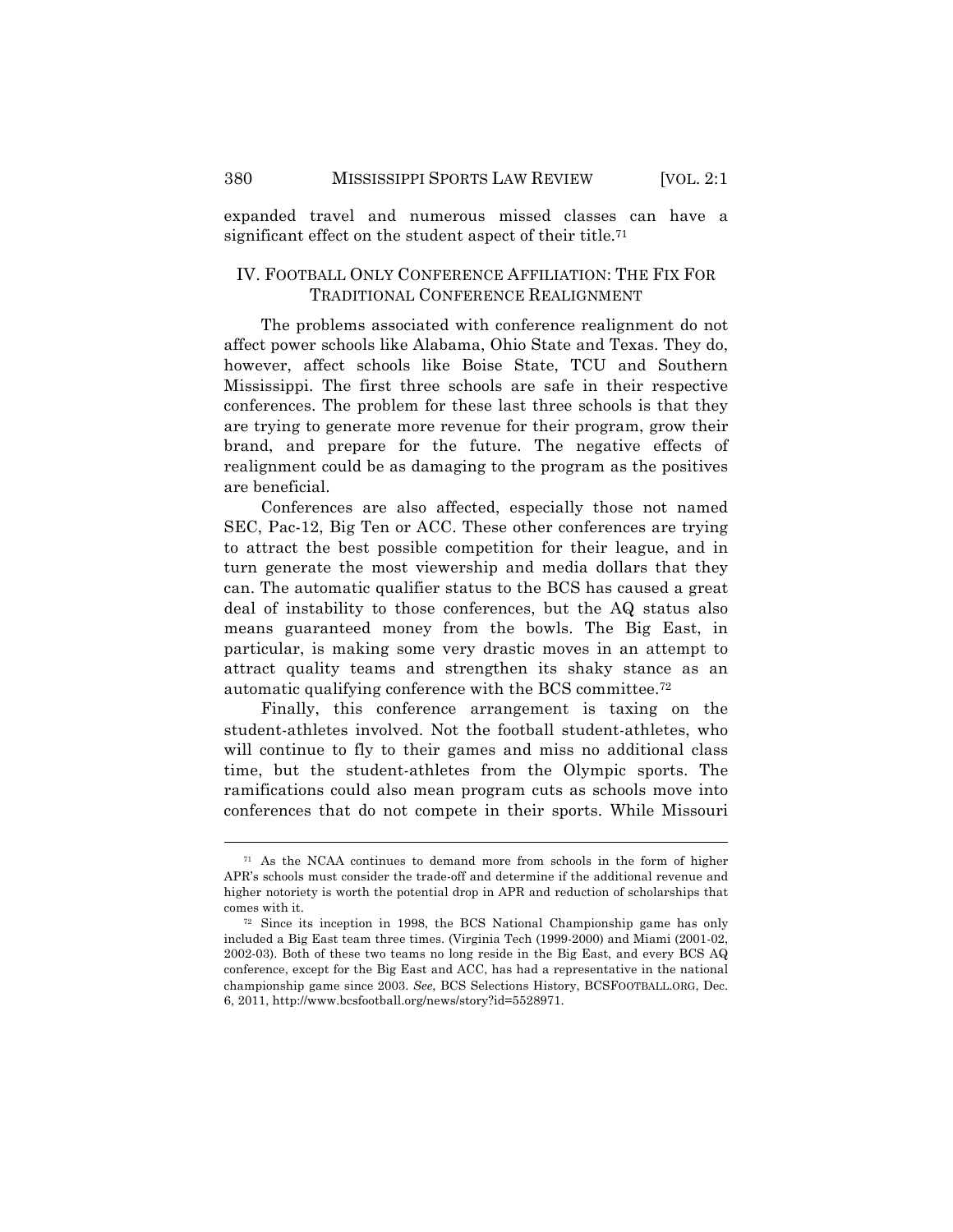wrestling and West Virginia soccer will probably survive regardless of the move, schools will likely cut many other similar programs. This will lead to lost opportunity for student-athletes as well as lost scholarships.

The recommendations listed below are appropriate measures that conferences and schools should consider when relocating. These approaches are not traditional but could offer added control to less prestigious schools, as well as offer conferences the opportunity to be competitive with the SEC, the Big Ten and others.

# *A. Football Only Conferences*

The following example addresses an opportunity in which a conference and schools can appropriately place their football programs in a revenue-generating situation without causing significant upheaval to their entire athletic program.

#### 1. A Hypothetical Football Only Conference

Imagine turning on your television on a Saturday in the fall to see matchups like Boise State v. Notre Dame, West Virginia v. TCU, and Pittsburgh v. Missouri. Those games would draw considerable ratings from across the country. The Continental Conference could consist of Boise State, Houston, Southern Miss, Notre Dame, TCU, Missouri, San Diego State, BYU, West Virginia, Pittsburgh, the Air Force Academy and Central Florida. The Continental Conference, would have East and West divisions (East: UCF, West Virginia, Pittsburgh, Southern Miss, Missouri, and Notre Dame) (West: San Diego State, BYU, Boise State, Houston, TCU, and the Air Force Academy). The conference would rotate the conference championship in some of the largest stadiums in the country, generating even more revenue. The first Continental Conference championship sponsored by Pepsi could take place at Cowboys Stadium in Dallas, Texas. The revenue generated from a conference championship game in a 100,000-seat stadium would be enormous.73

<sup>73</sup> With the conference encompassing such a large footprint, the championship game locations are endless. The conference could continue to come to the middle of the conference and hold it in the Midwest or they could move from region to region.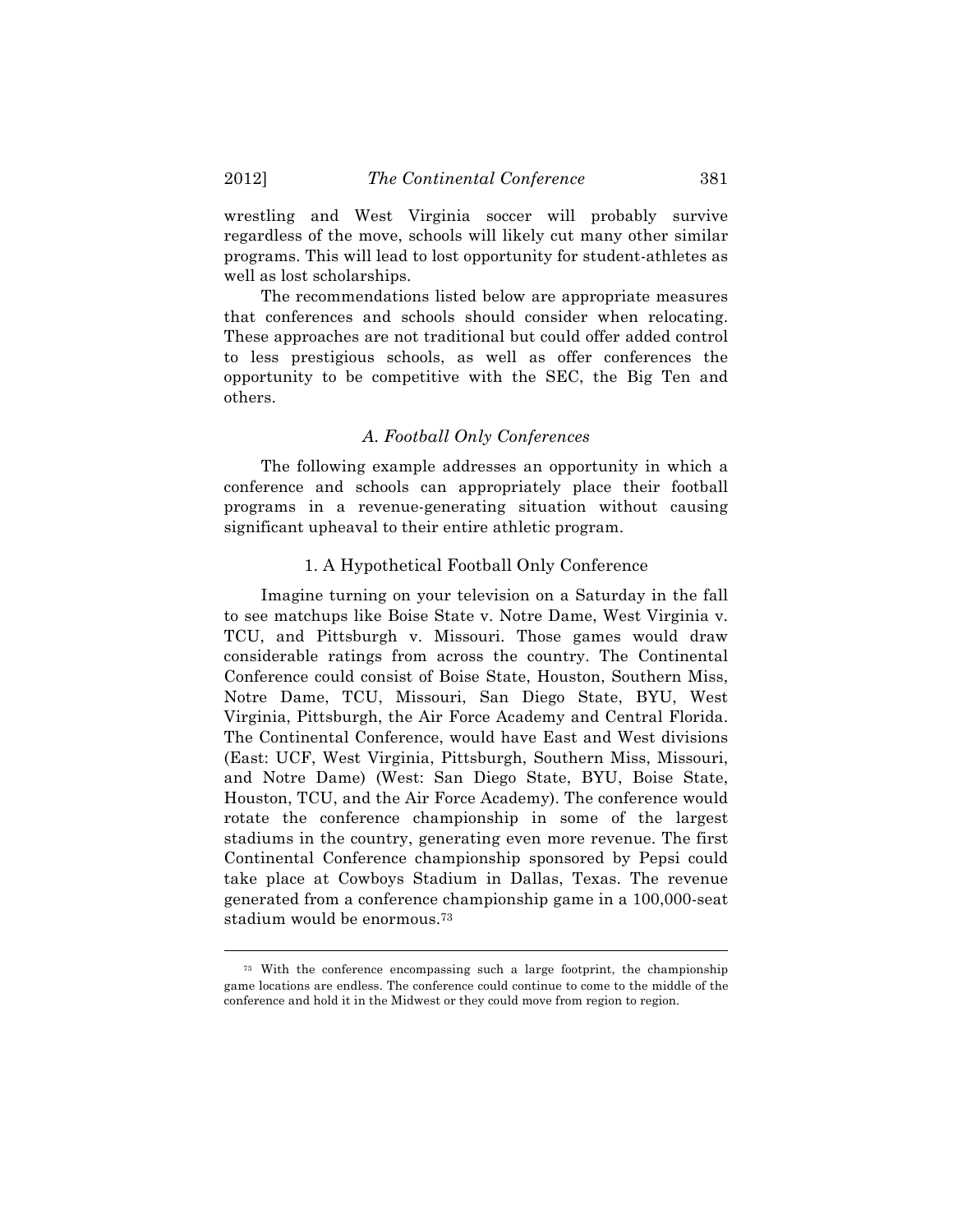## 2. Benefits for Conferences

One of the major problems facing smaller conferences during realignment has been aligning themselves with quality media partners.74 This would not be the case with a football-only conference like this. A conference commissioner with these schools as partners would be able to garner a great deal of attention from ESPN, Fox, NBC, and CBS to telecast their games.75 The conference would instantly generate revenue. These schools all bring recent football success without stealing a top power from another conference. In fact, with the exception of Notre Dame and BYU, which are already independent in football, these schools have all become nationally relevant in the last ten years.

Conferences would also not have to worry about losing quality teams76 to other conferences as the benefits would be too great for these schools to pass up and would allow the conference to recruit the most profitable brands to their football division. This would help smaller conferences reach a level of competition on par with the power conferences. The Continental Conference could compete any weekend with the SEC or Big Ten, and would consistently place teams in BCS bowls.

Outside of the success and the ability to recruit quality teams, the new format also offers the ability to generate a significant amount of revenue with its football programs without having to spend a significant portion of that revenue on the smaller Olympic sports. In fact, the conference could realistically survive as football only and let the schools find another conference more geographically suitable for their other sports.

This would also eliminate the problems of scheduling and travel.77 This new conference would not have to deal with the headache of making schedules for all sponsored sports; football teams travel by air and play only on Saturdays, laying out the schedule would be simple.

<sup>74</sup> *See supra* section IA text and accompanying footnotes.

<sup>75</sup> The bidding war that would ensue for this conference lineup could dwarf the already massive Pac-12, 3 billion dollar deal signed last year. Matchups like those listed above would create guaranteed ratings on a weekly basis.

<sup>76</sup> *See supra,* section IC text and accompanying footnotes.

<sup>77</sup> *See supra*, section IB text and accompanying footnotes.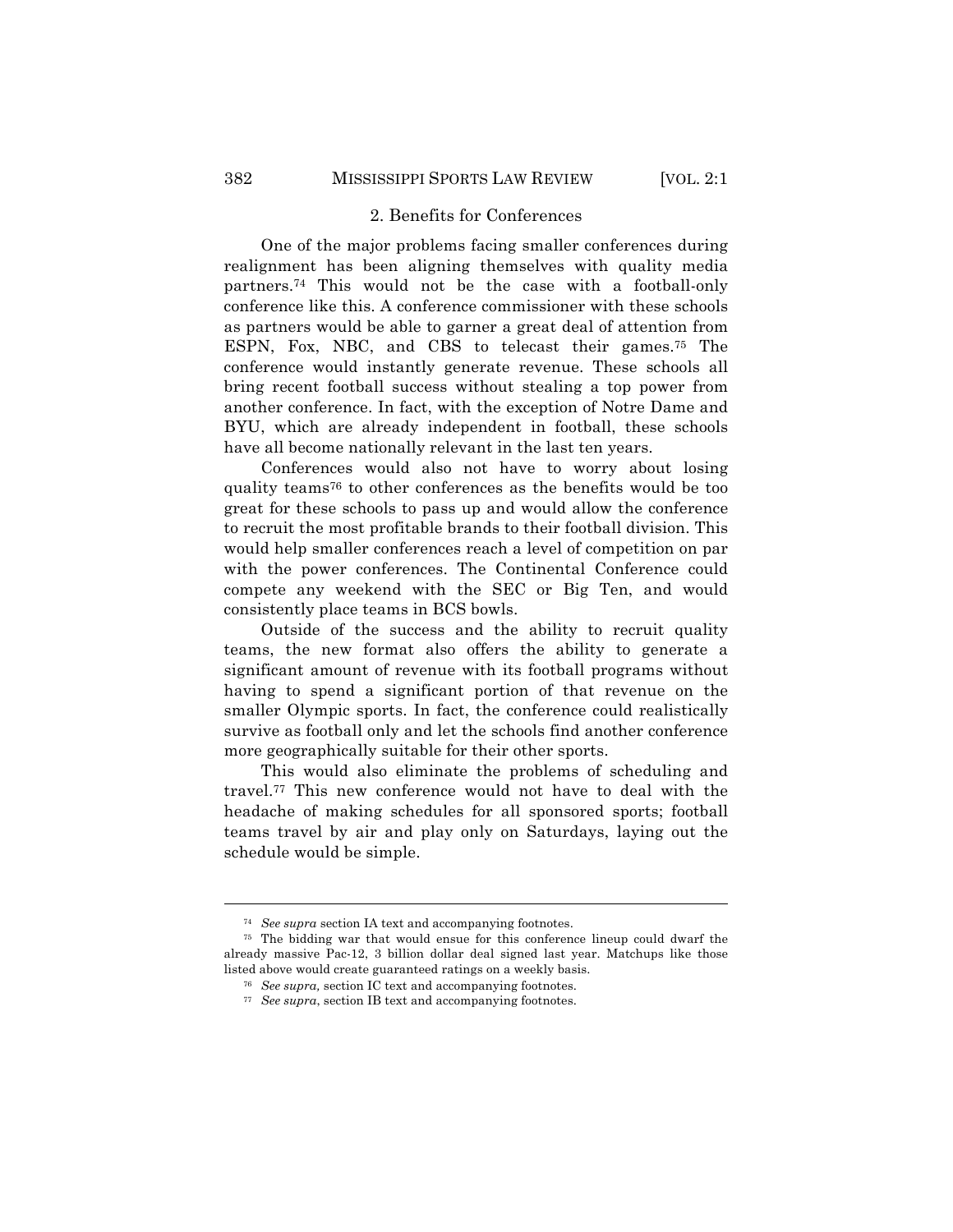$\overline{a}$ 

Conferences stand to gain much more than they will spend or lose through this new plan. The relief that this places on the scheduling and travel aspects of a traditional conference will make this plan a lucrative step forward for all parties involved.

#### 3. Benefits for Schools/Athletic Departments

This new plan will provide a tremendous benefit for the schools and athletics departments involved. Schools with a significantly more successful football program than the rest of their athletic department, like Boise State,78 will be able to compete in a top conference, thereby getting national exposure and a portion of a large media deal. In addition, schools will get a cut of any BCS money that comes into the conference, regardless of their appearance in the game.

The schools involved will keep their Olympic sports in a more geographically sensible conference. This will allow them to spend their additional revenue on making those sports competitive (with more money for recruiting and better facilities), instead of on additional travel, as would be the case with a full school move. This will alleviate any concern that might occur during traditional conference realignment with respect to money and additional travel costs.79

Another added benefit that this system creates is program exposure.80 There will not only be added exposure for the football program but for the university as a whole.81 Those opportunities would not be prevalent under the current form of realignment. Under this new plan, a national media partner would most certainly want to televise the Continental Conference nationwide, and people in North Carolina would be able to see San Diego State and people in Michigan would get to see Southern Mississippi and

<sup>78</sup> *See supra*, section IIA text and accompanying footnotes.

<sup>79</sup> *See supra*, section IB text and accompanying footnotes.

<sup>80</sup> *See supra*, section IC text and accompanying footnotes.

<sup>81</sup> Universities always broadcast commercials for their schools during national football game telecasts; this would offer a tremendous opportunity for the school to highlight its top-notch engineering program or its top ten business school.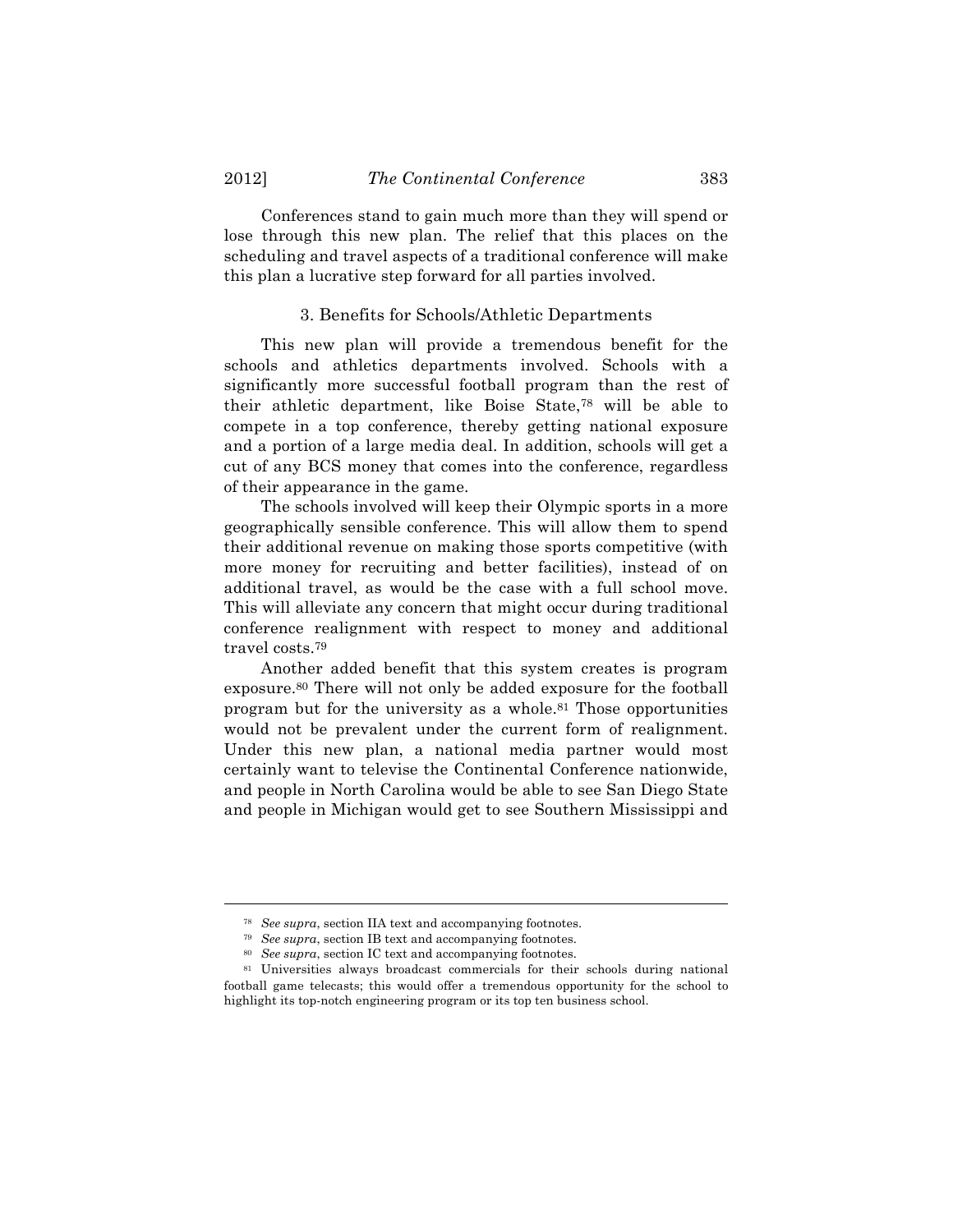TCU.82 The opportunities for interest and exposure are tremendous.

Finally, this new plan offers security. Schools will be able to build a successful program and athletic department without worrying if the conference is going to dissolve. An added bonus would be the additional revenue the school should make through media deals and BCS tie-ins. While this model is a good fit for these schools and conferences, it is also a great alternative to traditional realignment for the student-athletes involved.

#### 4. Benefits for Student-Athletes

The wrestlers of Missouri and the men's soccer players of West Virginia would benefit greatly from this new plan.<sup>83</sup> As noted above, the Olympic sports would stay in their current conferences while the football teams moved to the Continental Conference. This would allow the Missouri wrestling to continue to compete in the Big 12 along with national powers Oklahoma State and Iowa State. The West Virginia men's soccer program would be able to continue playing in the Big East against national power Connecticut.

These programs would presumably also see an increase in their budget as the athletic department makes more money through its football deal. This would allow Missouri to expand its wrestling practice facility; West Virginia to add new seats to its soccer stadium and Texas A&M to build larger stables for its equestrian team.84 This new plan would also eliminate any concern about these schools eliminating their programs due to new conference sponsorship; they remain where they are and continue competing against their rivals.

The plan will also not increase the travel or missed classes, above what they are now, for the Olympic sports, or the football team for that matter. This was a major concern with the traditional model as schools like TCU would be playing conference

<sup>&</sup>lt;sup>82</sup> In addition to the nationwide exposure, the national media partner would be attracted to the ability to broadcast live games in a variety of time slots due to the four different time zones the conference would encompass.

<sup>83</sup> *See supra*, section IIIA1&2 text and accompanying footnotes.

<sup>84</sup> *See supra*, section IIIC text and accompanying footnotes.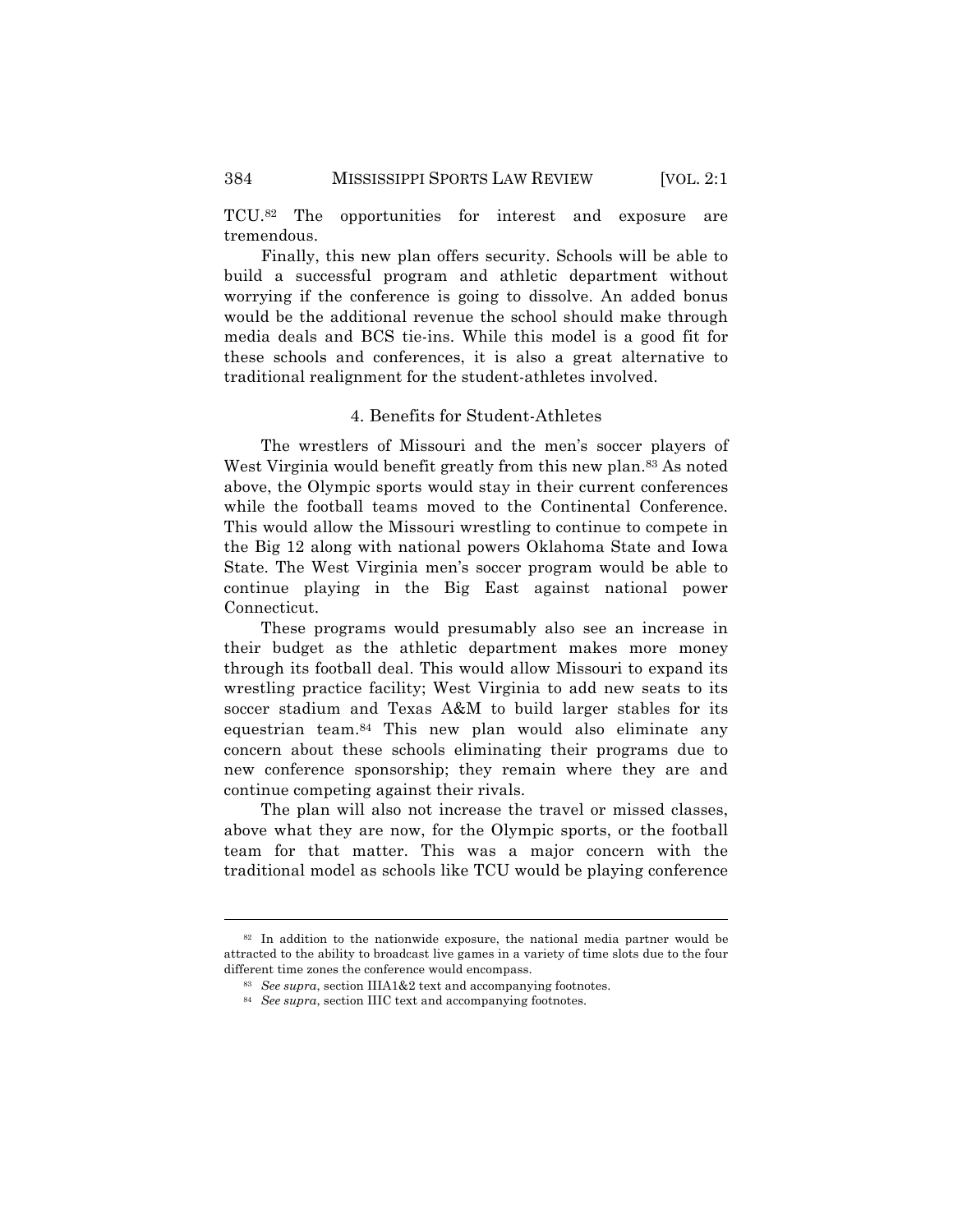away games no less than 950 miles away and up to 1800 miles away.

The Continental Conference is a groundbreaking, game changing approach to Division I college football. It is a good fit for the conferences, the schools and the student-athletes. It also promotes equality among football programs around the country, and shrinks the gap between the haves and have-nots. Fans, coaches and analysts have argued for a playoff or more equitable approach for many years, and this conference plan can serve as the catalyst for that playoff approach. While it is not a playoff, it does allow successful teams, who have found it difficult to be involved, the opportunity to compete on the same level as the national powers and generate some notoriety and exposure for their respective schools.

#### *B. The Big East – A Hybrid Model*

The Big East has taken a similar approach to the Continental Conference but has not embraced the model proposed entirely.<sup>85</sup> The Big East took a necessary step and got creative with expansion, as they were concerned about the long-term viability of their league and their coveted AQ position with the BCS.86 Hopefully, this is the start of football-only conferences that will give mid-level schools the opportunity to compete. Boise State and San Diego State stand to gain considerably by keeping their other sports in smaller geographic conferences while putting their

<sup>85</sup> Katz, *supra* note 33.

<sup>86</sup> In the past year, the Big East has added 8 programs. (Central Florida, Houston, Memphis, Southern Methodist University, Boise State, Navy, San Diego State and Temple) Some of those programs are for football only (Boise State, Navy [in 2015] and San Diego State). *See*, Mark Viera, *Big East is Poised to Add Five Teams for Football*, THE NEW YORK TIMES, December 6, 2011, http://www.nytimes.com/2011/12/07/sports/ncaafootball/big-east-set-to-add-five-teamsfor-football-in-2013.html. *See also*, Kelly Whiteside, *Navy joins Big East Conference for football only*, USA TODAY, January 24, 2012, http://www.usatoday.com/sports/college/football/bigeast/story/2012-01-24/navy-big-eastconference/52779434/1; Joe Schad & Andy Katz, *Memphis joining Big East next year*, ESPN.COM. February 8, 2012, http://espn.go.com/collegesports/story/\_/id/7551260/memphis-tigers-joining-big-east-2013-14-season; Andy Katz and Andrea Adelson, *Temple football to Big East in 2012*, ESPN.COM, March 7, 2012, http://espn.go.com/college-sports/story/\_/id/7656299/temple-football-play-big-east-2012 season.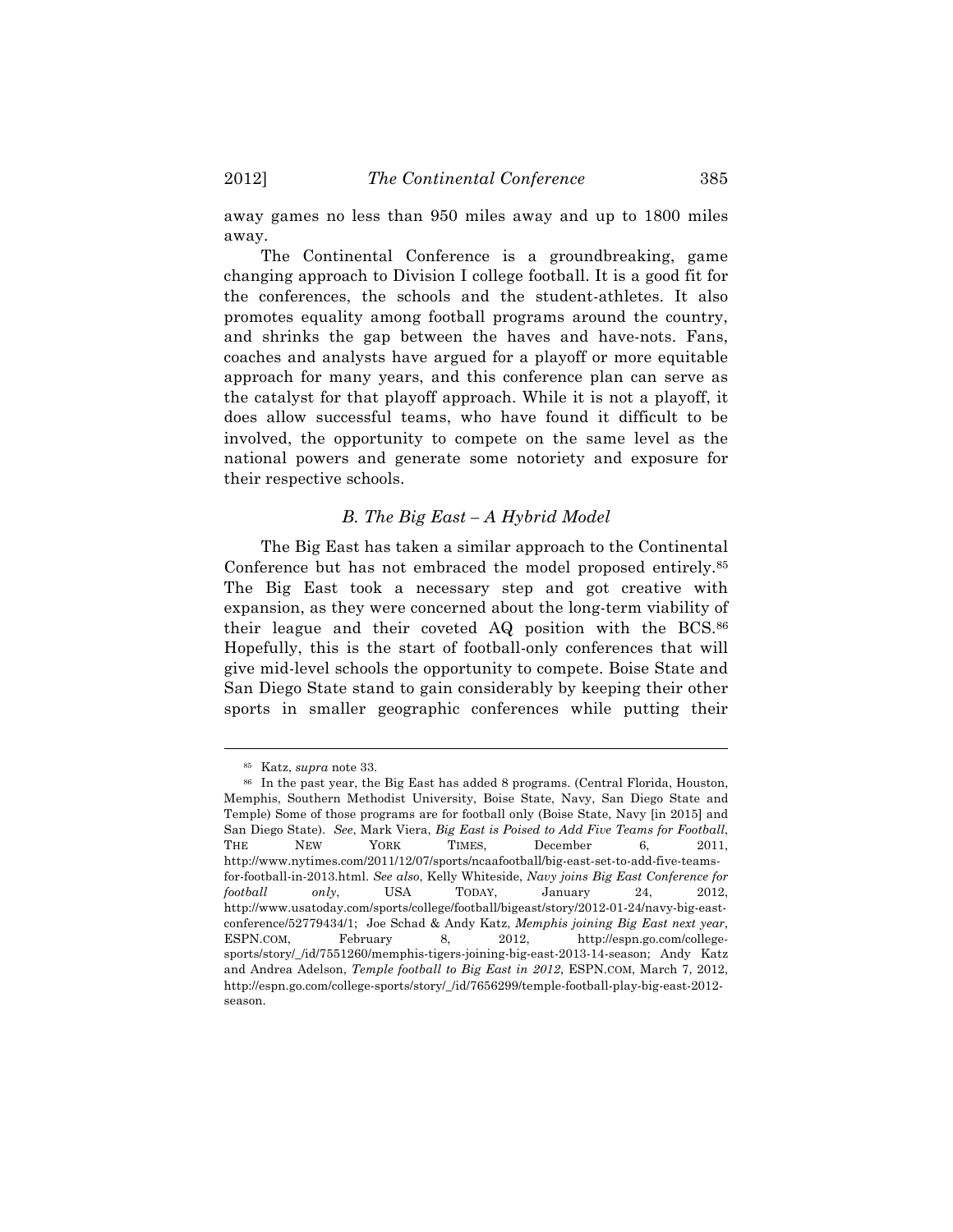football programs on the national stage. They should generate substantial revenue from this move.

The real question is whether schools like Houston, SMU, and UCF will be prosperous and profitable in their move to the Big East. They are putting their football programs in a better position but they are doing it at a disadvantage to their other sports.

### *C. Other Options*

Building upon the Big East's move, other conferences have started to explore creative options that will make them more marketable and in turn generate more revenue and competition. The Pac-12 and Big Ten have recently agreed to schedule teams from each conference in every major sport once a year.87 As is noted in the ESPN column, this partnership will allow "some of the benefits of expansion without the messiness of exit fees, litigation, and the loss of historic rivalries."88 The arrangement also "could broaden the geographical, television and brand reach of both conferences."89 This is a very creative and possibly quite lucrative conference idea, but chances are an idea that will only work with large, already prosperous conferences because they will feed off each other's notoriety in their respective region.

Less prestigious conference may follow the model that was considered by Conference USA and the Mountain West Conference. These two conferences were in discussions about dissolving both conferences and forming a single conference.90 The options on the table were to combine the conferences outright or as this article's argument suggests forming a conference in football only. The results of this merger could have resulted in a conference with seventeen teams, the most of any conference in Division I FBS. This new conference would have stretched over

<sup>87</sup> Gene Wojciechowski, *Big Ten, Pac-12 stretch partnership*, ESPN.COM, Dec. 28, 2011, *available at* http://espn.go.com/college-sports/story/\_/id/7396843/big-ten-pac-12 grow-scheduling-partnership.

<sup>88</sup> *Id.*

<sup>89</sup> *Id.*

<sup>90</sup> Doug Smock, *C-USA, MWC merger hits snags*, THE CHARLESTON GAZETTE, April 1, 2012, http://wvgazette.com/Sports/201204010173. While there is still a glimmer of hope that these two conferences will find a way to merge, it is becoming increasingly unlikely that they will do so.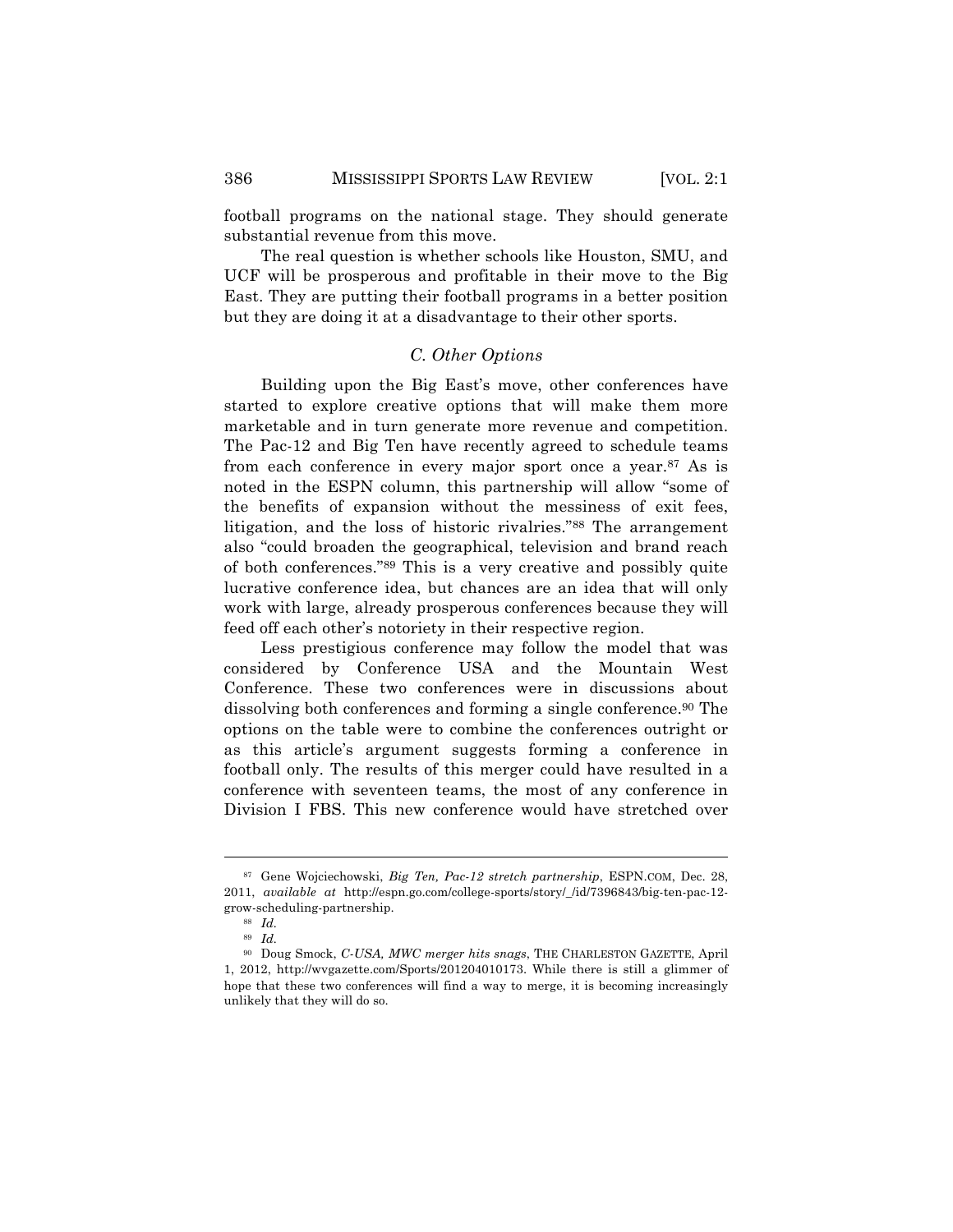fourteen states and five time zones.91 The conference footprint would have been tremendous and the media negotiations would have turned considerably in this conference's favor. The travel distances that would occur from this merger, however, should persuade these conference officials to consider football-only and use that sport as their means to generate revenue. Even though the conferences have decided not to follow this model, the discussion should bring to light the incredible advantages to creating football-only conference. This is simply to illustrate that there are multiple options available, however, the model proposed by this article is the most advantageous to all parties involved.

#### **CONCLUSION**

Conference realignment has been one of the top stories in college athletics for almost a decade. The main decisions are made mostly with football in mind, but officials must stop and consciously think about the problems these moves are having or will have on the smaller Olympic sports at their school. The school and conference officials must also consider whether the benefits of moving conferences will actually outweigh the additional costs (largely in the area of travel, but in other sectors as well).

This article presents an alternative to this conference version of musical chairs. The football-only conference will benefit all parties involved and will allow conferences and schools to put the best product on the field without draining their entire budgets. Perhaps mid-level conferences and schools will generate creative alternatives, including the one presented, in order to bring these exciting football programs to the competitive and talent level of the top schools in the nation.